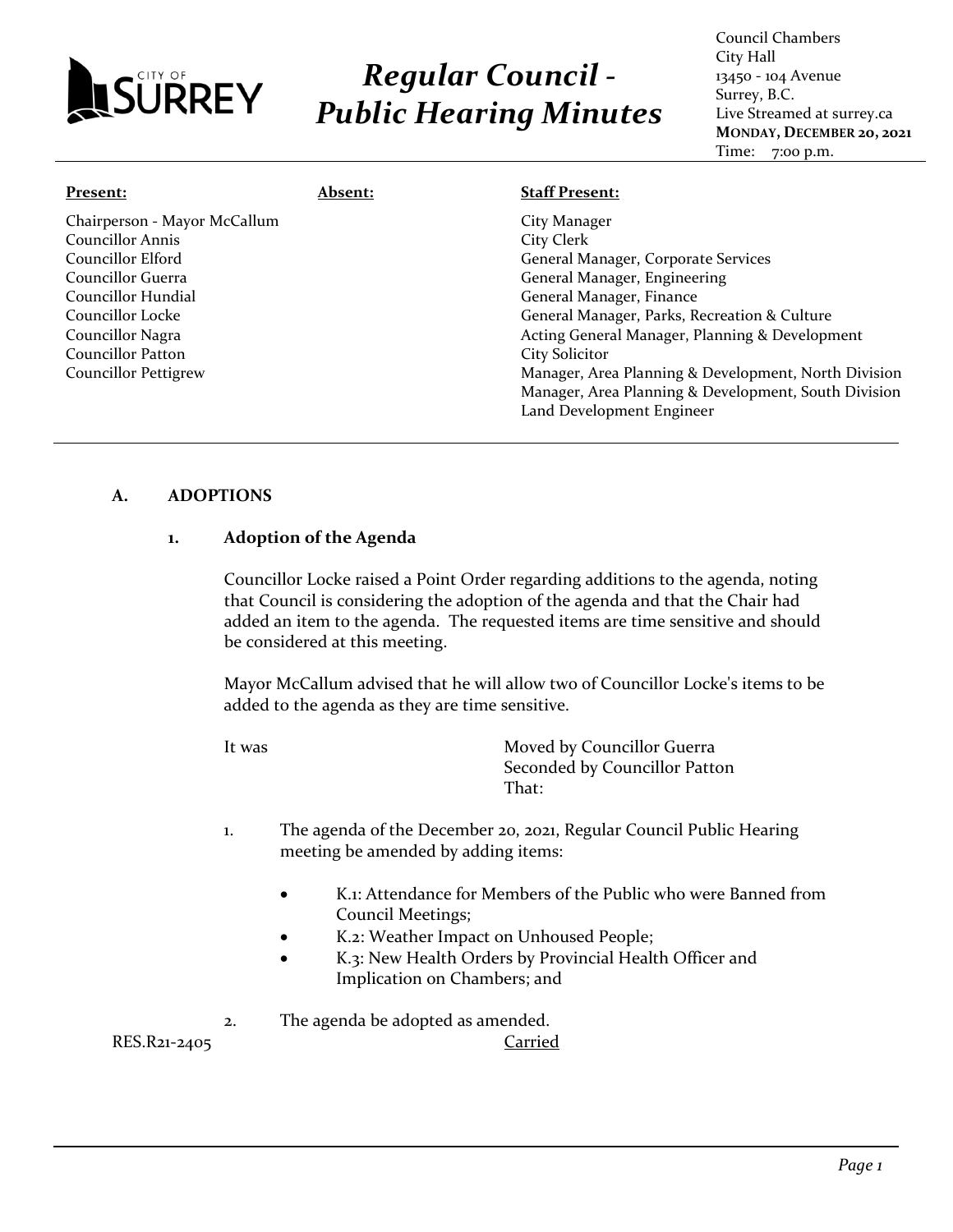| 2.                                             |        | <b>Adoption of the Minutes</b>                              |                                                                                                                                |  |
|------------------------------------------------|--------|-------------------------------------------------------------|--------------------------------------------------------------------------------------------------------------------------------|--|
|                                                | a.     | Special (Regular) Council - December 6, 2021                |                                                                                                                                |  |
|                                                |        | It was                                                      | Moved by Councillor Guerra<br>Seconded by Councillor Patton<br>That the minutes of the Special (Regular)                       |  |
| RES.R21-2406                                   |        | Council meeting held on December 6, 2021, be adopted.       | <b>Carried</b>                                                                                                                 |  |
|                                                | b.     | Regular Council - Land Use - December 6, 2021               |                                                                                                                                |  |
|                                                |        | It was                                                      | Moved by Councillor Guerra<br>Seconded by Councillor Patton<br>That the minutes of the Regular Council -                       |  |
| RES.R21-2407                                   |        | Land Use meeting held on December 6, 2021, be adopted.      | <b>Carried</b>                                                                                                                 |  |
|                                                | c.     | Regular Council - Public Hearing - December 6, 2021         |                                                                                                                                |  |
|                                                |        | It was                                                      | Moved by Councillor Guerra<br>Seconded by Councillor Patton<br>That the minutes of the Regular Council -                       |  |
| RES.R21-2408                                   |        |                                                             | Public Hearing meeting held on December 6, 2021, be adopted.<br><b>Carried</b>                                                 |  |
|                                                | d.     | Special (Regular) Council - December 15, 2021               |                                                                                                                                |  |
|                                                |        | It was                                                      | Moved by Councillor Guerra<br>Seconded by Councillor Patton<br>That the minutes of the Special (Regular)                       |  |
| RES.R21-2409                                   |        | Council meeting held on December 15, 2021, be adopted.      | Carried                                                                                                                        |  |
| PUBLIC HEARINGS TO BE RESCHEDULED<br><b>B.</b> |        |                                                             |                                                                                                                                |  |
| 1.                                             |        | Application No. 7921-0240-00<br>Address: 19045 - 60B Avenue | "Surrey Zoning Bylaw, 1993, No. 12000, Amendment Bylaw, 2021, No. 20530"                                                       |  |
|                                                | It was |                                                             | Moved by Councillor Guerra<br>Seconded by Councillor Patton                                                                    |  |
|                                                |        | January 17, 2022, at 7:00 p.m.                              | That the Public Hearing on "Surrey Zoning<br>Bylaw, 1993, No. 12000, Amendment Bylaw, 2021, No. 20530" be held at City Hall on |  |
| RES.R21-2410                                   |        |                                                             | <b>Carried</b>                                                                                                                 |  |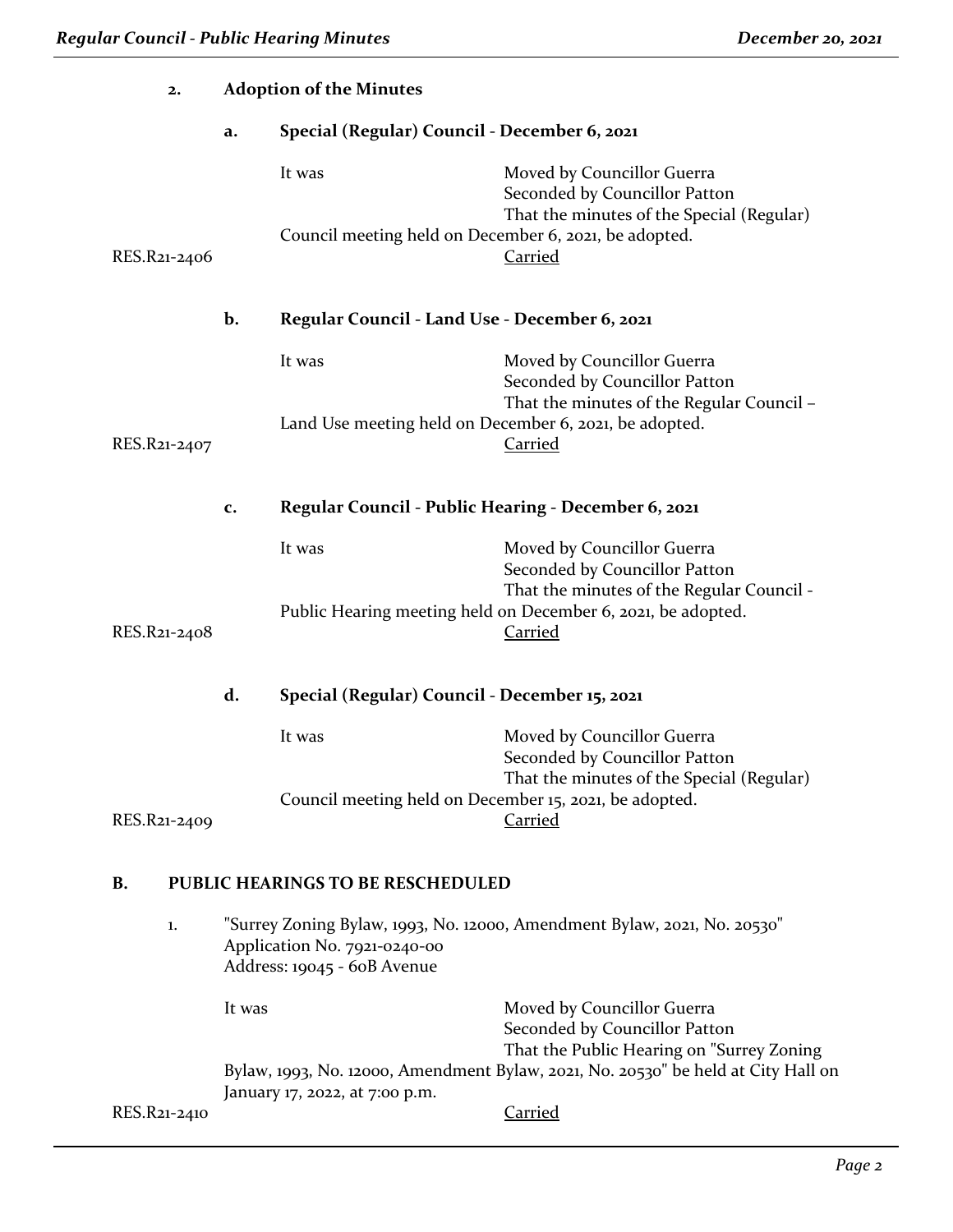| 2.           | "Surrey Zoning Bylaw, 1993, No. 12000, Amendment Bylaw, 2021, No. 20535"<br>Application No. 7920-0241-00<br>Address: 6445 - 138 Street |                                                                                                           |
|--------------|----------------------------------------------------------------------------------------------------------------------------------------|-----------------------------------------------------------------------------------------------------------|
|              | It was                                                                                                                                 | Moved by Councillor Guerra<br>Seconded by Councillor Patton<br>That the Public Hearing on "Surrey Zoning" |
|              | January 17, 2022, at 7:00 p.m.                                                                                                         | Bylaw, 1993, No. 12000, Amendment Bylaw, 2021, No. 20535" be held at City Hall on                         |
| RES.R21-2411 |                                                                                                                                        | Carried                                                                                                   |

## **B. DELEGATIONS - PUBLIC HEARING**

**1. "Surrey Comprehensive Development Zone 37 (CD 37), Bylaw, 2021, No. 20531" Application No. 7920-0255-00**

| <b>CIVIC ADDRESS:</b> | 17700 No. 10 Highway (56 Avenue)                                                                                                                                                                                                                                 |
|-----------------------|------------------------------------------------------------------------------------------------------------------------------------------------------------------------------------------------------------------------------------------------------------------|
| <b>APPLICANT:</b>     | Owner: Clover Square Holdings Ltd.<br>Agent: Pacific Land Group Ltd. (Laura Jones)                                                                                                                                                                               |
| <b>PURPOSE:</b>       | The applicant is requesting to rezone the site from<br>Community Commercial Zone (C-8) to Comprehensive<br>Development Zone in order to permit several existing<br>non-conforming land-uses that were previously allowed<br>under the Land Use Contract No. 144. |

The Notice of the Public Hearing was read by the City Clerk.

There were no persons present to speak to the proposed Bylaw.

Written submissions were received as follows:

- Email dated December 15, 2021, R. Landale expressing support for the proposal.
- **2. "Surrey Zoning Bylaw, 1993, No. 12000, Amendment Bylaw, 2021, No. 20529" Application No. 7921-0184-00**

| <b>CIVIC ADDRESS:</b> | 7895 - 156 Street                                                                                                                                                                                                                          |
|-----------------------|--------------------------------------------------------------------------------------------------------------------------------------------------------------------------------------------------------------------------------------------|
| APPLICANT:            | Owner: B. Sask<br>Agent: Coastland Engineering & Surveying Ltd. (Mike Helle)                                                                                                                                                               |
| PURPOSE:              | The applicant is requesting to rezone the site from One-Acre<br>Residential Zone to Single Family Residential Zone in order to<br>subdivide the subject property into five single-family residential lots.                                 |
|                       | In addition, the proposal includes a Development Variance Permit<br>to reduce the minimum rear yard setback of the principal building<br>from a natural gas transmission right-of-way from 7.5 metres to<br>3.0 metres for proposed Lot 1. |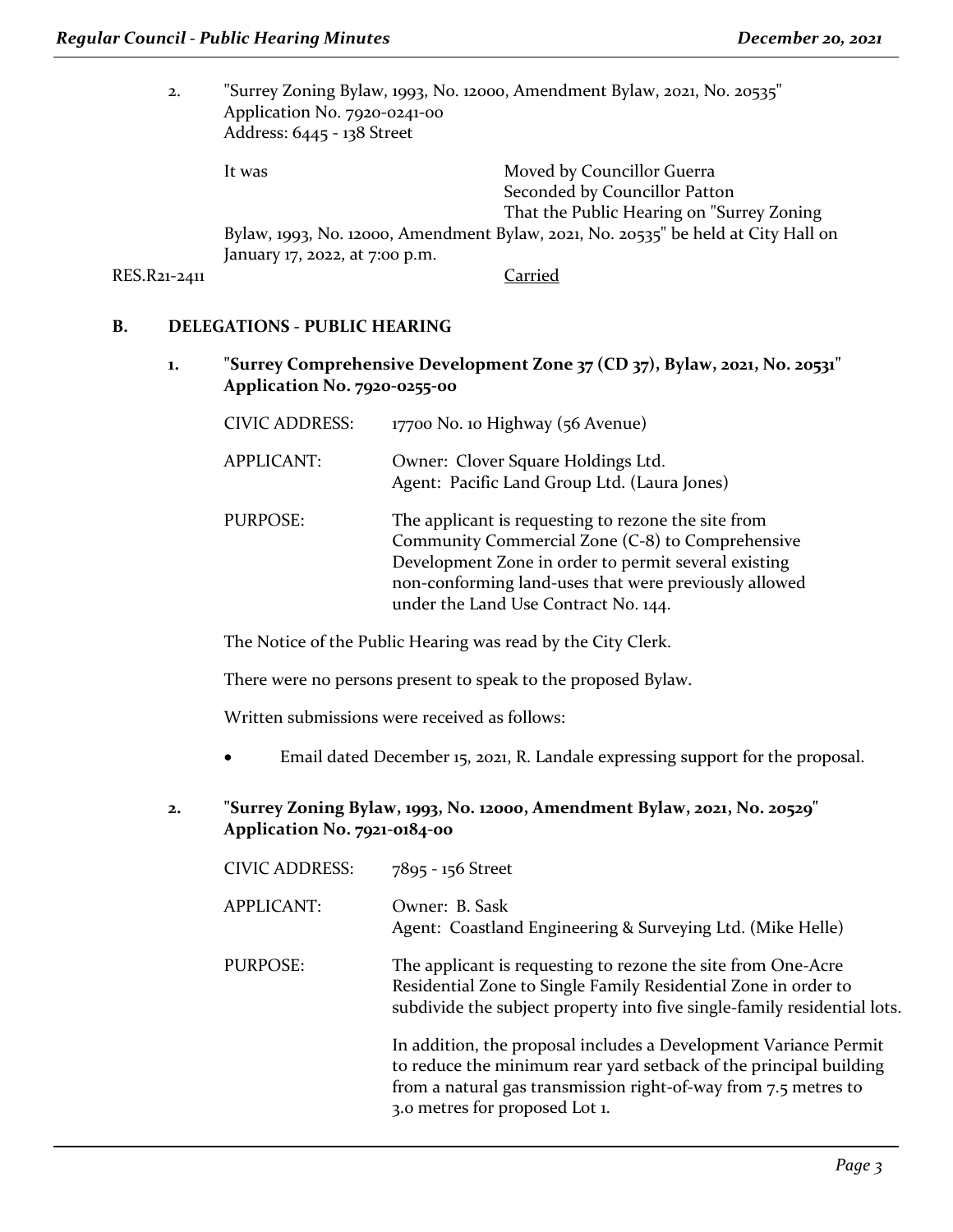The Notice of the Public Hearing was read by the City Clerk.

There were no persons present to speak to the proposed Bylaw.

The following registered their opposition to the proposal but did not wish to speak:

- Z. Li, Fleetwood;
- C. Kwok, Fleetwood;
- C. Bhogal, Fleetwood; and
- L. Zhao, Fleetwood.

Written submissions were received as follows:

• Email dated December 15, 2021, R. Landale expressing opposition for the proposal citing pipeline, trees, and roadway.

# **3. "Surrey Comprehensive Development Zone 36 (CD 36), Bylaw, 2021, No. 20528" Application No. 7919-0096-00**

| <b>CIVIC ADDRESS:</b> | 13264 Old Yale Road; 10080 and 10090 - 132A Street;<br>10085 and 10095 - 133 Street; Portions of Road Allowance                                                                                                |
|-----------------------|----------------------------------------------------------------------------------------------------------------------------------------------------------------------------------------------------------------|
| <b>APPLICANT:</b>     | Owners: T. Tang, Steed Development Inc. dba Manse Central<br>Development Inc., Cheer Real Estate Development Corp. dba<br>Manse Gateway Development Inc.<br>Agent: Martin Liew Architecture Inc. (Martin Liew) |
| <b>PURPOSE:</b>       | The applicant is requesting to rezone the site from Single<br>Family Residential Zone to Comprehensive Development<br>Zone in order to permit the development of a 6-storey<br>residential apartment building. |

The Notice of the Public Hearing was read by the City Clerk.

Resident, Whalley: The delegation spoke in opposition to the proposal citing height, non-conformity with the existing neighbourhood, removal of trees from the subject site and constant development in the area.

Written submissions were received as follows:

- Email dated December 15, 2021, R. Landale expressing opposition for the proposal citing trees and traffic.
- Email dated December 15, 2021, A. Ferreria expressing concerns for the proposal citing traffic, noise, and dust during construction.
- Email dated December 20, 2021, M. Fournier expressing opposition for the proposal citing construction, traffic, noise, congestion, trees, and environment.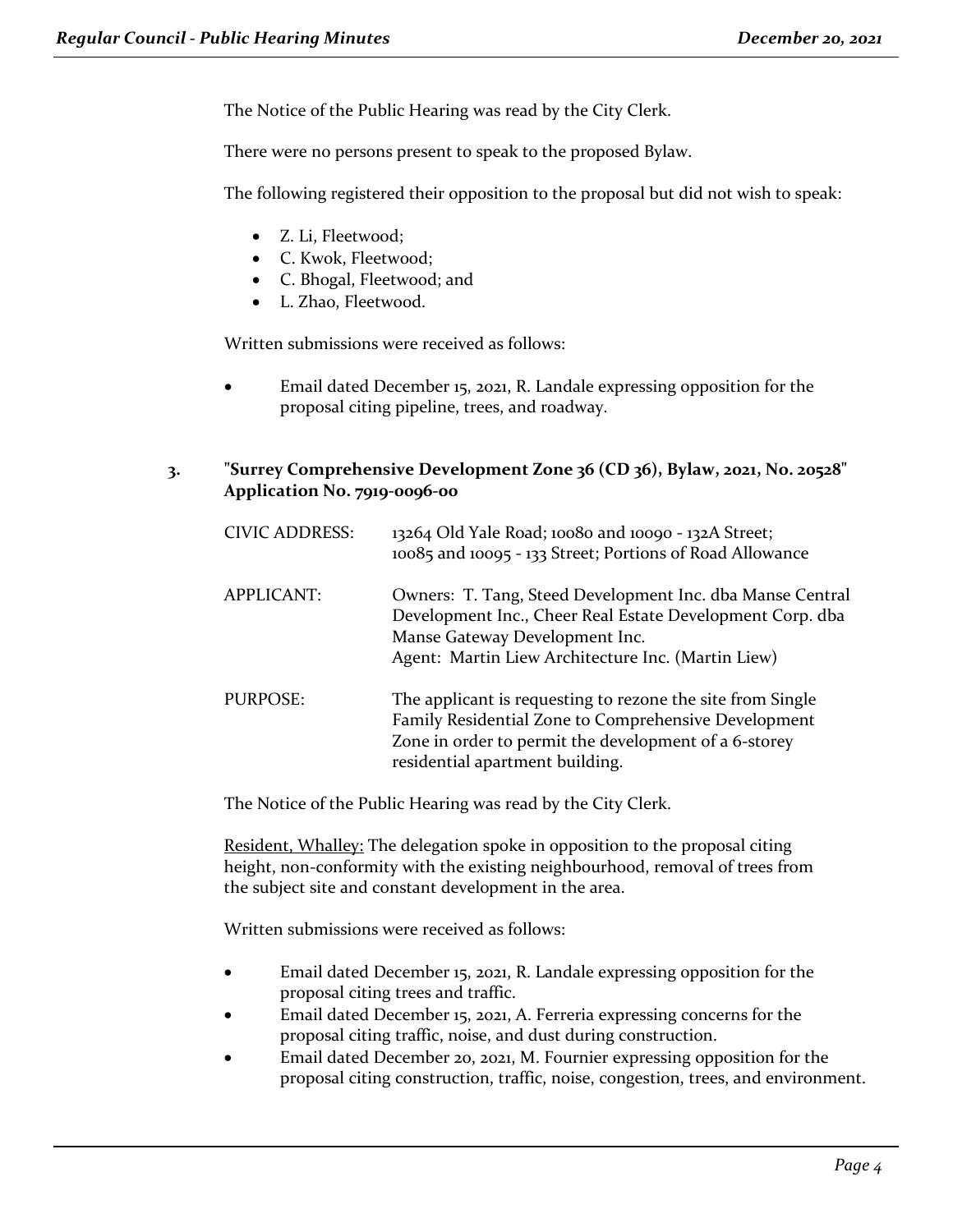| "Surrey Comprehensive Development Zone 35 (CD 35), Bylaw, 2021, No. 20534" |
|----------------------------------------------------------------------------|
| Application No. 7919-0234-00                                               |

| <b>CIVIC ADDRESS:</b> | 13328 and 13358 - 104 Avenue; 10335, 10345, 10353, 10363,<br>10373 and 10383 - 133A Street                                                                                                                                                  |
|-----------------------|---------------------------------------------------------------------------------------------------------------------------------------------------------------------------------------------------------------------------------------------|
| <b>APPLICANT:</b>     | Owners: West Village Parcel 6 Holdings Ltd., West Village<br>Parcel 7 Holdings Ltd., West Village Parcel 8 Holdings Ltd.<br>Agent: Weststone Group (Kim Maust, Greg Santa)                                                                  |
| PURPOSE:              | The applicant is requesting to rezone a portion of the site<br>from Single Family Residential Zone to Comprehensive<br>Development Zone in order to permit the development of<br>a 43-storey residential apartment building in City Centre. |

The Notice of the Public Hearing was read by the City Clerk.

There were no persons present to speak to the proposed Bylaw.

Written submissions were received as follows:

- Email dated December 13, 2021, A. Ren expressing opposition for the proposal citing congestion, traffic, and road infrastructure.
- Email dated December 15, 2021, R. Landale expressing opposition for the proposal citing traffic and congestion.
- Email dated December 15, 2021, Surrey Board of Trade expressing support for the proposal.
- Email dated December 18th, 2021, J. Goh expressing opposition for the proposal citing attractiveness of the area, and lack of businesses and community spaces.

# **5. "Surrey Zoning Bylaw, 1993, No. 12000, Amendment Bylaw, 2021, No. 20532" Application No. 7919-0011-00**

| <b>CIVIC ADDRESS:</b> | 6113 and 6133 - 144 Street                                                                                                                                                                                                                                                         |
|-----------------------|------------------------------------------------------------------------------------------------------------------------------------------------------------------------------------------------------------------------------------------------------------------------------------|
| <b>APPLICANT:</b>     | Owners: P. Kaur, Bt144 Holdings Ltd.<br>Agent: Barnett Dembek Architects Inc. (Trevor Dickson)                                                                                                                                                                                     |
| <b>PURPOSE:</b>       | The applicant is requesting to rezone the site from One-Acre<br>Residential Zone to Multiple Residential 30 Zone in order to<br>permit the development of 56 townhouse units and an<br>extension to Woodward Hill Park.                                                            |
|                       | In addition, the proposal includes a Development Variance<br>Permit to reduce the minimum rear yard setback from<br>6.0 metres to 4.5 metres to the principal building face, and<br>the minimum side yard setback from 6.0 metres to<br>3.0 metres to the principal building face. |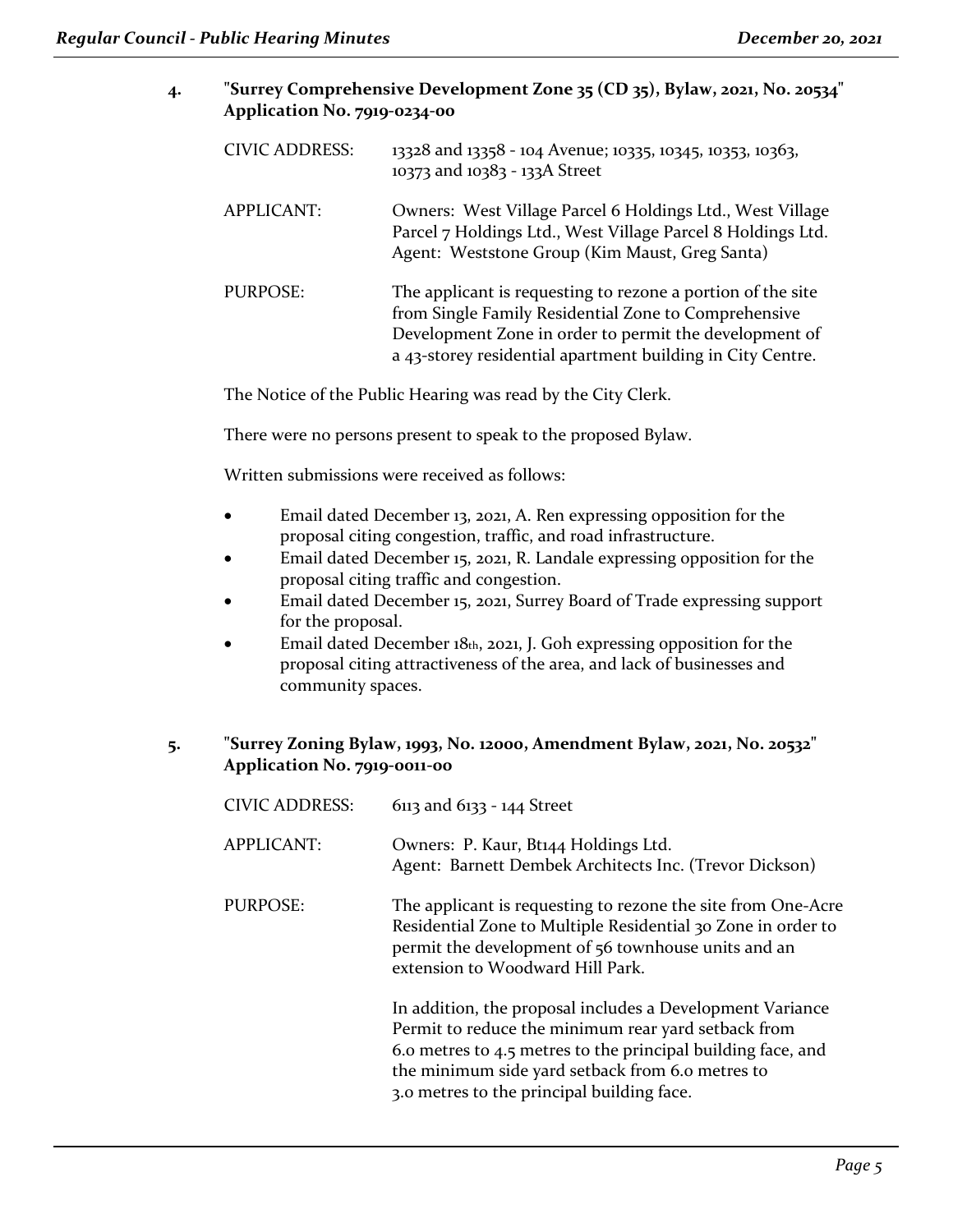The Notice of the Public Hearing was read by the City Clerk.

There were no persons present to speak to the proposed Bylaw.

Written submissions were received as follows:

- Email dated December 15, 2021, R. Landale expressing opposition for the proposal citing trees and traffic.
- **6. "Surrey Zoning Bylaw, 1993, No. 12000, Amendment Bylaw, 2021, No. 20533" Application No. 7921-0131-00**

| <b>CIVIC ADDRESS:</b> | 7140 - 141A Street (7138 – 141A Street)                                                                                                                                                |
|-----------------------|----------------------------------------------------------------------------------------------------------------------------------------------------------------------------------------|
| <b>APPLICANT:</b>     | Owners: K. Patel, A. Uppal, B. Uppal, S. Uppal<br>Agent: Arcotech Development Inc. (Daoud Nouri)                                                                                       |
| PURPOSE:              | The applicant is requesting to rezone the site from Duplex<br>Residential Zone to Single Family Residential Zone in order<br>to permit the construction of one single-family dwelling. |

The Notice of the Public Hearing was read by the City Clerk.

There were no persons present to speak to the proposed Bylaw.

Written submissions were received as follows:

• Email dated December 15, 2021, R. Landale expressing opposition for the proposal citing enforcement of service agreement and restrictive covenant.

# **C. COMMITTEE REPORTS**

#### **1. Agricultural, Environment and Investment Advisory Committee - November 9, 2021**

|              | It was       | Moved by Councillor Guerra                                                      |
|--------------|--------------|---------------------------------------------------------------------------------|
|              |              | Seconded by Councillor Patton                                                   |
|              |              | That the minutes of the Agricultural,                                           |
|              |              | Environment and Investment Advisory Committee meeting held on November 9, 2021, |
|              | be received. |                                                                                 |
| RES.R21-2412 |              | Carried                                                                         |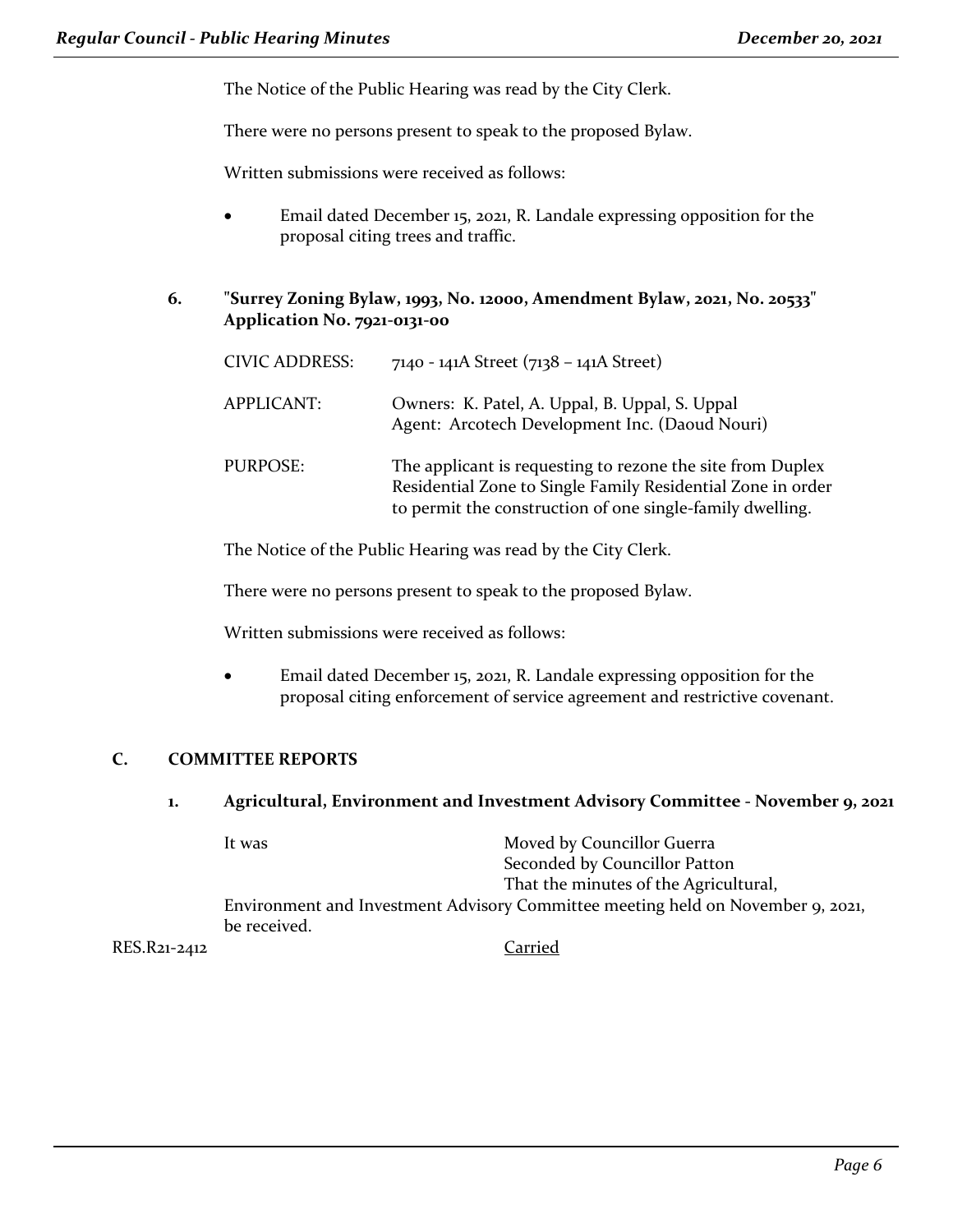# **D. BOARD/COMMISSION REPORTS**

#### **1. Board of Variance - July 21, 2021**

|              | It was                                      | Moved by Councillor Guerra                |
|--------------|---------------------------------------------|-------------------------------------------|
|              |                                             | Seconded by Councillor Patton             |
|              |                                             | That the minutes of the Board of Variance |
|              | meeting held on July 21, 2021, be received. |                                           |
| RES.R21-2413 |                                             | Carried                                   |

#### **E. MAYOR'S REPORT**

#### **1. Proclamations**

File: 0630-02

Councillor Guerra read the following proclamation:

(a) Alzheimer's Awareness Month – January 2022

# **2. Standing Committee Appointments**

File: 0540-20

Mayor McCallum announced the appointments of Council representatives to the following Standing Committees:

# **Audit Committee**

With a term ending October 31, 2022:

- 1. Councillor Elford, Chair
- 2. Councillor Guerra, Vice Chair

# **Parks, Recreation and Culture Committee**

With a term ending October 31, 2022:

- 1. Councillor Guerra, Chair
- 2. Councillor Elford, Vice Chair
- 3. Councillor Patton

# **Investment, Innovation and New Revenue Sources Impact Committee**

With a term ending October 31, 2022:

- 1. Mayor McCallum, Chair
- 2. Councillor Nagra
- 3. Councillor Patton
- 4. Councillor Guerra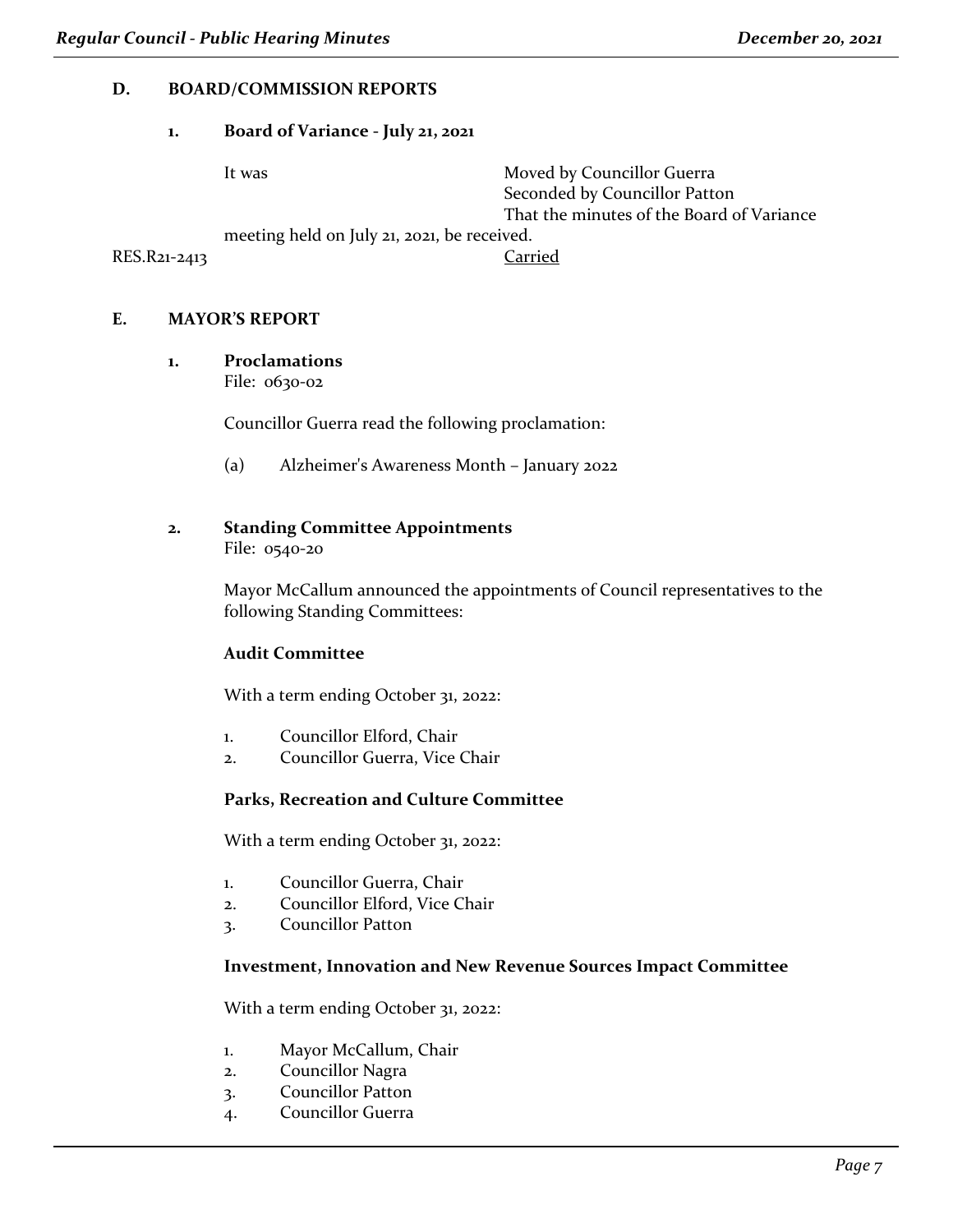# **Surrey Library Board**

Mayor McCallum announce the appointment of Councillor Annis to the Surrey Public Library Board with a term ending October 31, 2022.

Mayor McCallum announced the appointment of citizen members to the following Committees:

## **Park, Recreation and Culture Committee**

With a term ending December 31, 2022:

- 1. Bonnie Burnside
- 2. Stuart Drysdale
- 3. Carole Girardi

# **Surrey Library Board**

With a term ending December 31, 2023:

- 1. Kiran Kaur Dhesa
- 2. John Gillies
- 3. Louise Hearty
- 4. Darius Maze
- 5. Peerbeen Mann
- 6. Dupuinder Kaur Saran
- 7. Rachel Smith

#### **Board of Variance**

With a term ending December 31, 2024:

1. Beerinder Sidhu

#### **Surrey Heritage Advisory Commission**

With a term ending December 31, 2023:

- 1. Penny Priddy
- 2. Faythe Lou
- 3. Satish Sharma

With a term ending December 31, 2022:

1. Bishavdeep Turna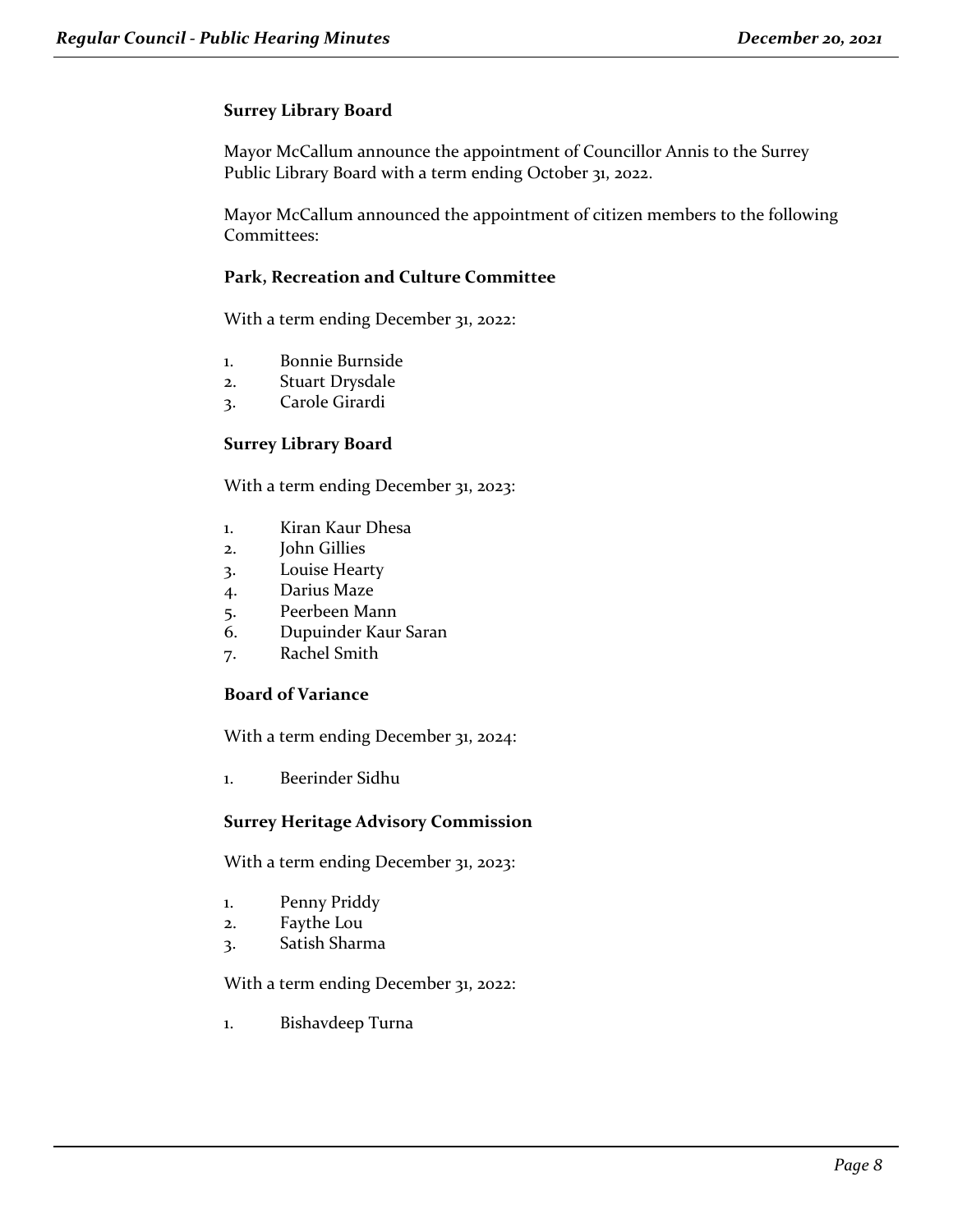# **F. GOVERNMENTAL REPORTS**

This section has no items to consider.

## **G. CORPORATE REPORTS**

The Corporate Reports, under date of December 20, 2021, were considered and dealt with as follows:

# **Item No. R238 Award of Contract No. 1220-030-2021-029 for Service Management Tool Software and Services File: 1345-01**

The General Manager, Corporate Services submitted a report to obtain Council's approval to award Contract No. 1220-030-2021-029 for the implementation, annual licensing, and support of Service Management Tool Software and Services.

It was **Moved by Councillor Guerra** Seconded by Councillor Patton That Council:

- 1. Award Contract No. 1220-030-2021-029 to Avante Solutions Inc. for an initial threeyear term in the total amount of \$975,128 including GST & PST, for the implementation, annual licensing, and support of Service Management Tool Software and Services;
- 2. Set the expenditure authorization limit for Contract No. 1220-030-2021-029 in the amount of \$1,072,641 (including contingency, GST & PST);
- 3. Approve the option to extend Contract No. 1220-030-2021-029 for one two-year renewal term at the City's discretion; and
- 4. Authorize the General Manager, Corporate Services Department to execute and approve all optional contract renewals related to Contract No. 1220-030-2021-029 within the approved annual expenditure authorization limit of \$287,626 per year, (including contingency GST & PST).

RES.R21-2414 Carried

# **Item No. R239 Sale of City Property Located at 16596 – 24 Avenue File: 7917-0315-00; 0910-40-229**

The General Manager, Engineering submitted a report to seek Council approval to sell the vacant City owned property located at 16596 – 24 Avenue, for consolidation with the adjacent properties located at 16487-23 Avenue and 16498, 16508, 16528, 16538, 16550, 16560, 16578 – 24 Avenue.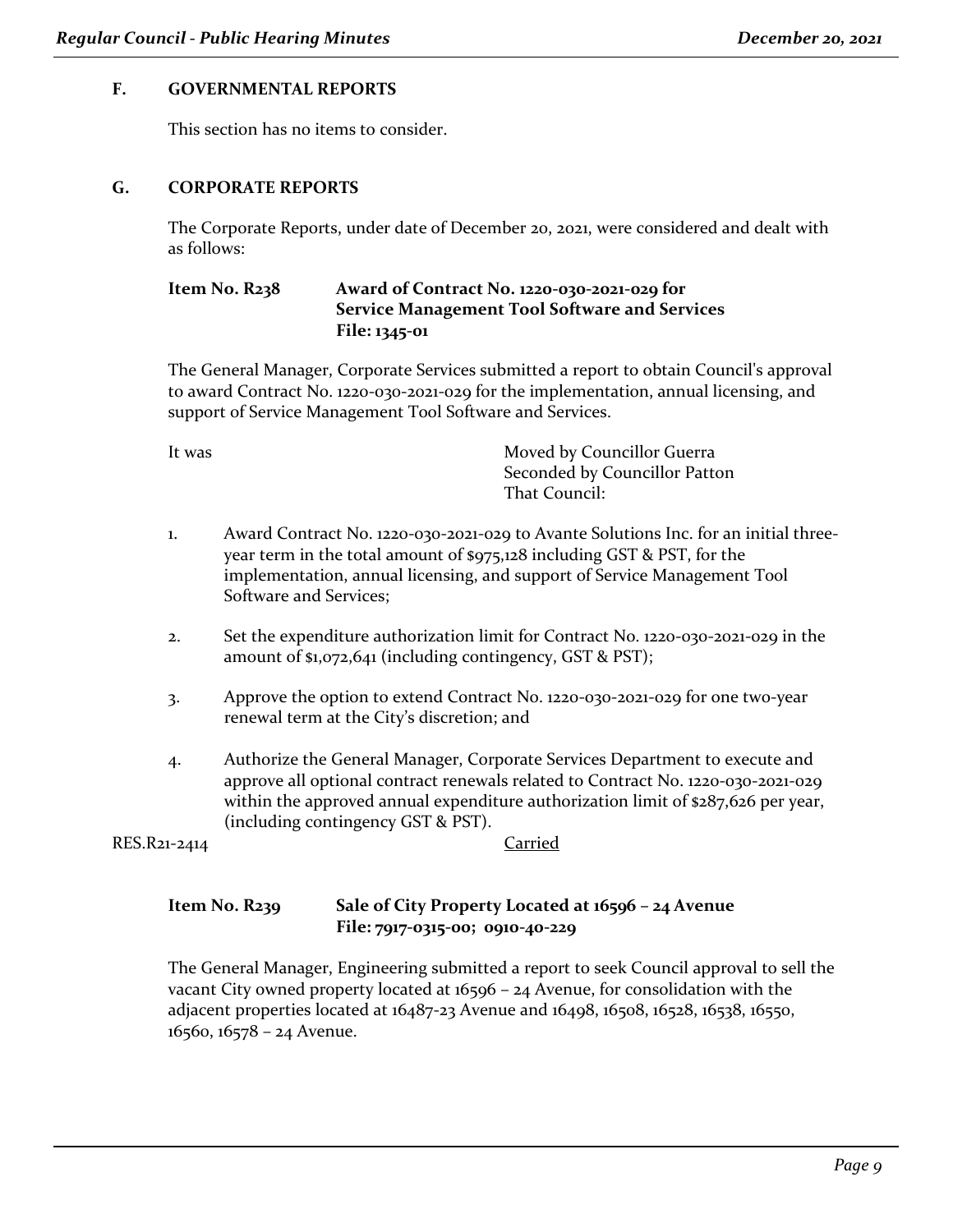| It was       | Moved by Councillor Guerra                                                                |
|--------------|-------------------------------------------------------------------------------------------|
|              | Seconded by Councillor Patton                                                             |
|              | That Council approve the purchase of the                                                  |
|              | surplus City owned property located at 16596 - 24 Avenue (PID: 011-386-282), as generally |
|              | described in this report and illustrated in Appendix "I", and subject to compliance with  |
|              | the notice provision under section 26 and 94 of the Community Charter, SBC 2003, C. 26.   |
| RES.R21-2415 | Carried                                                                                   |
|              |                                                                                           |
|              |                                                                                           |

#### **Item No. R240 Award of Contract No. 5518-004-21 District Energy Distribution Piping System Expansion File: 5518-004/21**

The General Manager, Engineering submitted a report to obtain Council's approval to award Contract No. 5518-004-21 for the District Energy Distribution Piping Expansion Project.

It was **Moved by Councillor Guerra** Seconded by Councillor Patton That Council:

- 1. Award Contract No. 5518-004-21 to Clearway Construction Inc. in the amount of \$3,218,079.90 (including GST) for the District Energy Distribution Piping Expansion project;
- 2. Set the expenditure authorization limit for Contract No. 5518-004-21 at \$3,600,000.00, including GST and contingency; and

3. Authorize the General Manager, Engineering to execute Contract No. 5518-004-21. RES.R21-2416 Carried

# **Item No. R241 Application for a Union of BC Municipalities - Community Emergency Preparedness Fund 2022 Grant File: 1855-04R239**

The General Manager, Parks, Recreation & Culture and Fire Chief, Emergency Planning Coordinator submitted a report to provide Council with an overview of the Community Emergency Preparedness Fund grant opportunity and to obtain Council's support for an application in support of the Emergency Support Services Modernization Project to purchase the Evacuee Registration and Assistance tool to support the City's local Emergency Support Services Program.

| It was | Moved by Councillor Guerra    |
|--------|-------------------------------|
|        | Seconded by Councillor Patton |
|        | That Council:                 |

1. Receive Corporate Report R241 for information; and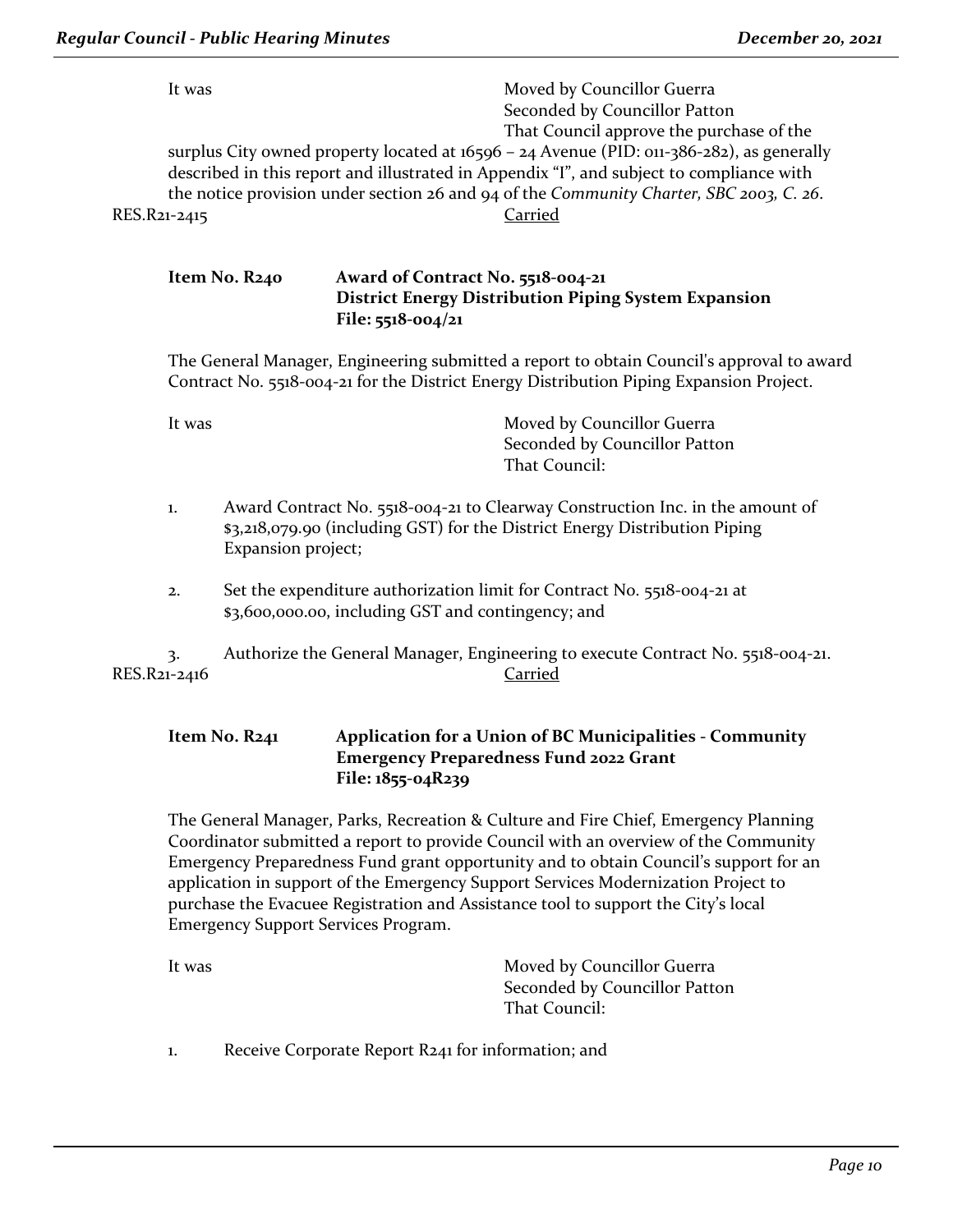2. Endorse an application for a Union of BC Municipalities – Community Emergency Preparedness Fund grant in support of an Emergency Support Services Modernization Project, as generally described in the report.

RES.R21-2417 Carried

# **Item No. R242 Closure of Road Adjacent to 13317, 13335 King George Boulevard and 13377 Barker Street File: 7917-0397-00**

The General Manager, Engineering submitted a report to seek Council's approval to close and remove a portion of unconstructed road allowance for consolidation with the adjacent property to allow for a multiple residential development under Development Application No. 7917-0397-00.

| It was                                                                                  | Moved by Councillor Guerra               |
|-----------------------------------------------------------------------------------------|------------------------------------------|
|                                                                                         | Seconded by Councillor Patton            |
|                                                                                         | That Council authorize the City Clerk to |
| bring forward a Bylaw to close and remove the dedication as highway of a 1,840 square   |                                          |
| metre portion of unconstructed road allowance adjacent to 13317, 13335 King George      |                                          |
| Boulevard and 13377 Barker Street, as generally illustrated in Appendix "I", subject to |                                          |
| compliance with the notice provisions of the Community Charter, SBC 2003, c. 26.        |                                          |
| RES.R21-2418                                                                            | Carried                                  |
|                                                                                         |                                          |

# **Item No. R243 R6 Scott Road RapidBus Update - Engagement Results & Design Update File: 8500-01**

The General Manager, Engineering submitted a report to provide Council an update on the R6 Scott Road RapidBus project public engagement results and seek endorsement for transit priority measures, enhanced customer amenities and landscaping along the corridor.

| It was             | Moved by Councillor Guerra<br>Seconded by Councillor Patton<br>That Council:     |
|--------------------|----------------------------------------------------------------------------------|
| 1.                 | Receive Corporate Report R243 for information; and                               |
| 2.<br>RES.R21-2419 | Endorse the R6 RapidBus Project principles as outlined in the report.<br>Carried |

# **Item No. R244 Comments on the Deltaport Expansion – Berth Four Project File: 5650-40**

The General Manager, Engineering submitted a report to provide information to Council on the Global Container Terminals Canada Inc.'s proposed Deltaport Expansion - Berth Four Project and to provide staff comments to the Impact Assessment Agency of Canada within the comment period ending January 7, 2022.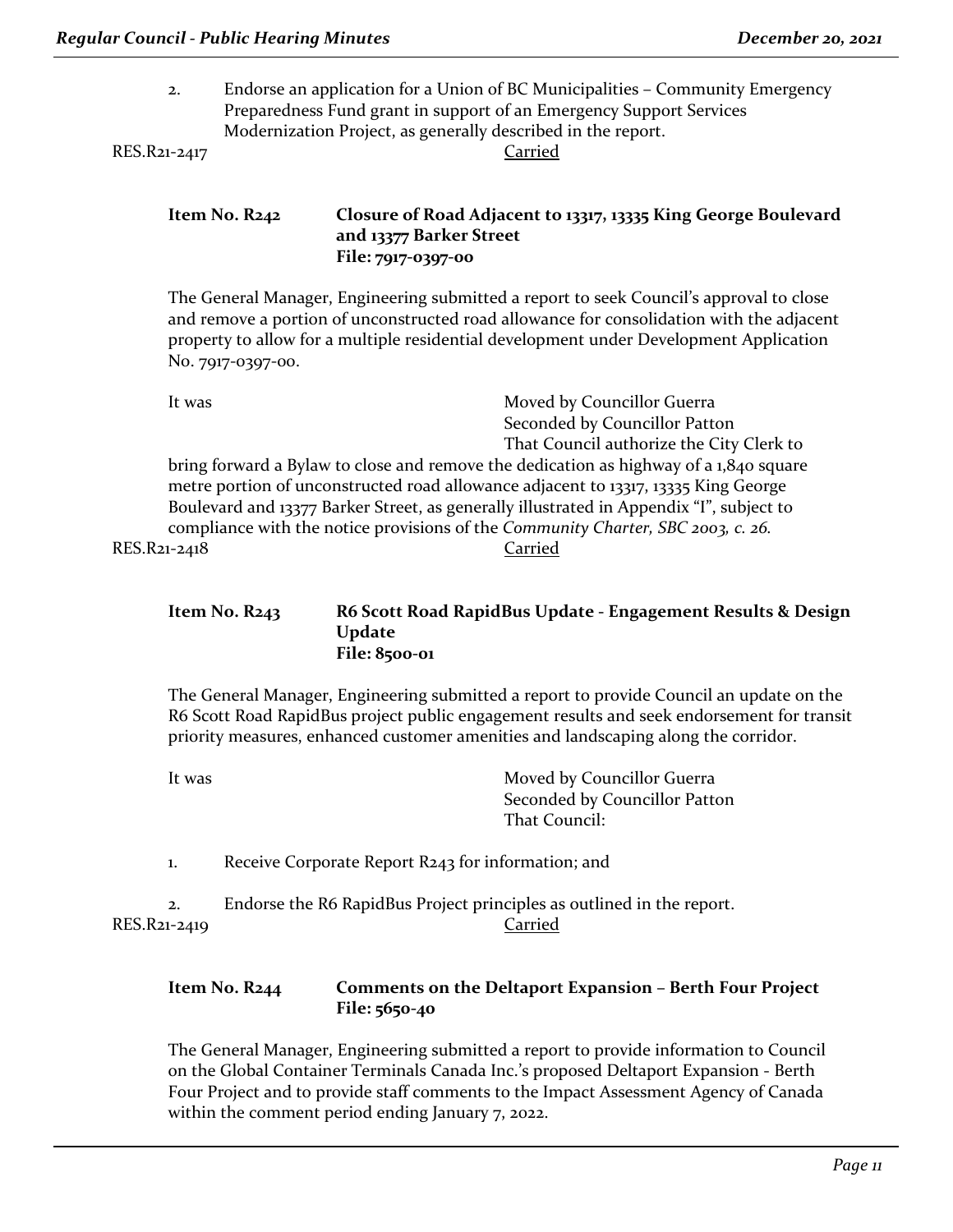| It was       |                                | Moved by Councillor Guerra<br>Seconded by Councillor Patton<br>That Council:                                                                                    |
|--------------|--------------------------------|-----------------------------------------------------------------------------------------------------------------------------------------------------------------|
| 1.           |                                | Receive Corporate Report R244 for information;                                                                                                                  |
| 2.           | the report; and                | Endorse comments on the Deltaport Expansion – Berth Four Project, as outlined in                                                                                |
| 3.           |                                | Instruct the City Clerk to forward a copy of the report and the related Council<br>resolution to the Impact Assessment Agency of Canada before January 7, 2022. |
| RES.R21-2420 |                                | Carried                                                                                                                                                         |
|              | Item No. R245<br>File: 3900-20 | <b>Zoning Bylaw Update - Omission Corrections</b>                                                                                                               |

**Note:** See Bylaw No. 20551 in the H. Section.

The Acting General Manager, Planning & Development and General Manager, Corporate Services submitted a report for Council to approve an Amendment Bylaw to restore previous zoning regulations unintendedly modified as part of prior housekeeping amendment Surrey Zoning Bylaw, 1993, No. 12000, Text Amendment Bylaw, 2021, No. 20300.

It was Moved by Councillor Guerra Seconded by Councillor Patton That Council:

- 1. Receive Corporate Report R245 for information; and
- 2. Approve proposed amendments to Surrey Zoning By-law, 1993, No. 12000, as amended, as documented in Appendix "I", and authorize the City Clerk to bring forward the necessary Amendment Bylaw for the required readings and to set a date for the related Public Hearing.

RES.R21-2421 Carried

# **Item No. R246 November 2021 Rainfall Event Summary File: 5225-01**

The General Manager, Engineering submitted a report to provide information to Council with respect to the rainfall events that took place during November 2021, the effects on the City's drainage infrastructure, and actions undertaken by City staff.

| It was           | Moved by Councillor Guerra                 |
|------------------|--------------------------------------------|
|                  | Seconded by Councillor Patton              |
|                  | That Council receive Corporate Report R246 |
| for information. |                                            |
| RES.R21-2422     | Carried                                    |
|                  |                                            |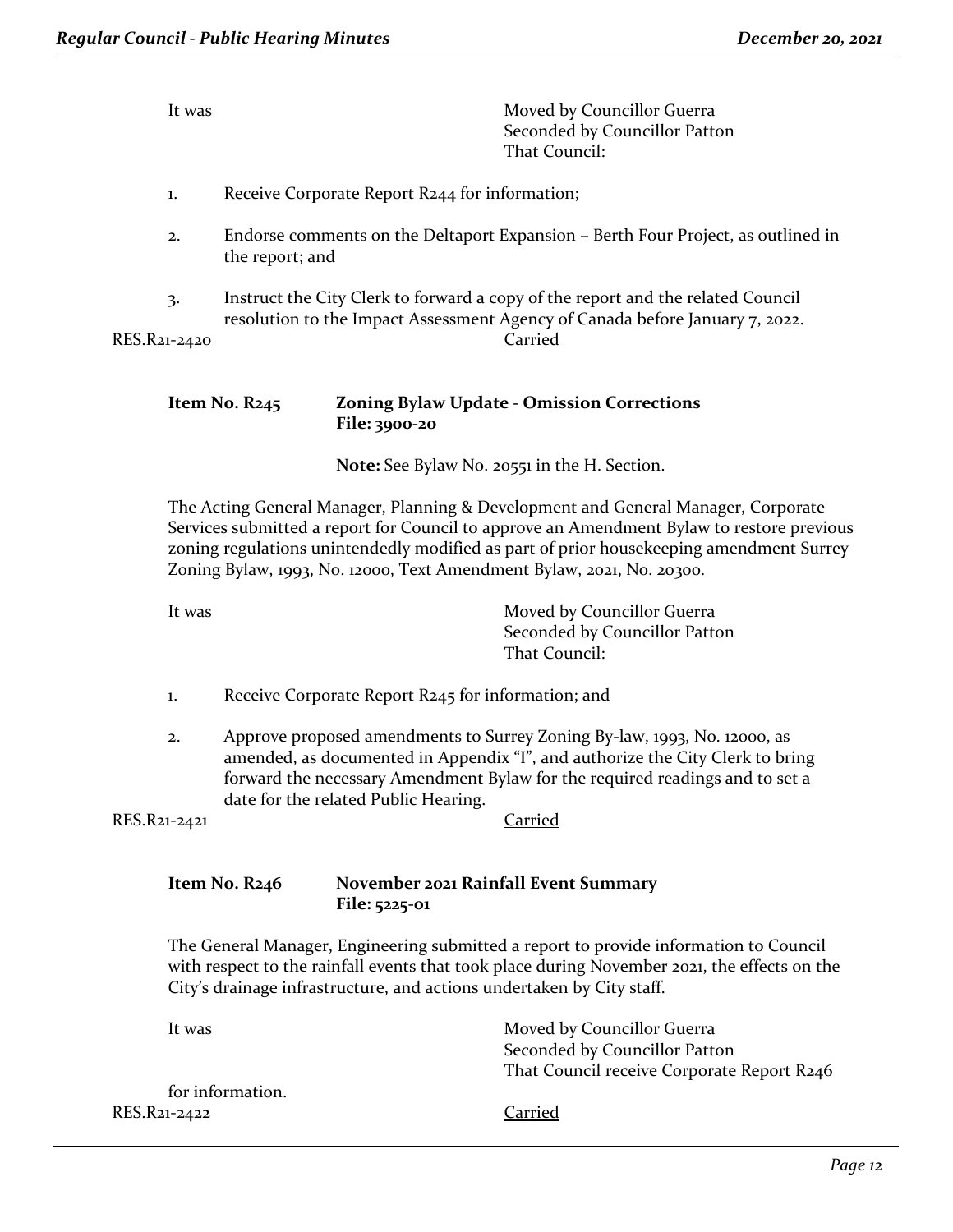## **Item No. R247 Comments on Proposed Metro 2040 Regional Growth Strategy Amendment for the Area Corresponding with the Stage 1 South Campbell Heights Land Use Plan File: 3900-20-18020 (OCP); 6520-20 (South Campbell Heights)**

The Acting General Manager, Planning & Development and General Manager, Engineering submitted a report to provide information to Council on staff comments in support of Surrey's proposed Regional Growth Strategy amendment for the area corresponding with the Stage 1 South Campbell Heights Plan.

It was **Moved by Councillor Guerra** Seconded by Councillor Patton That Council:

- 1. Receive Corporate Report R247 for information;
- 2. Endorse staff's comments as outlined in the report; and
- 3. Instruct the City Clerk to forward a copy of the report and the related Council resolution to Metro Vancouver before January 7, 2022.

RES.R21-2423 Carried

With Councillors Hundial, Locke and Pettigrew opposed.

#### **H. BYLAWS AND PERMITS**

#### **BUSINESS ARISING OUT OF THE PUBLIC HEARING**

1. "Surrey Comprehensive Development Zone 37 (CD 37), Bylaw, 2021, No. 20531" 7920-0255-00 Owner: Clover Square Holdings Ltd. Agent: Pacific Land Group Ltd. (Laura Jones) C-8 to CD – 17700 No. 10 Highway (56 Avenue) – to permit several existing non-conforming land-uses that were previously allowed under the Land Use Contract No. 144.

Council direction received December 6, 2021

It was Moved by Councillor Guerra Seconded by Councillor Patton That "Surrey Comprehensive Development Zone 37 (CD 37), Bylaw, 2021, No. 20531" pass its third reading. RES.R21-2424 Carried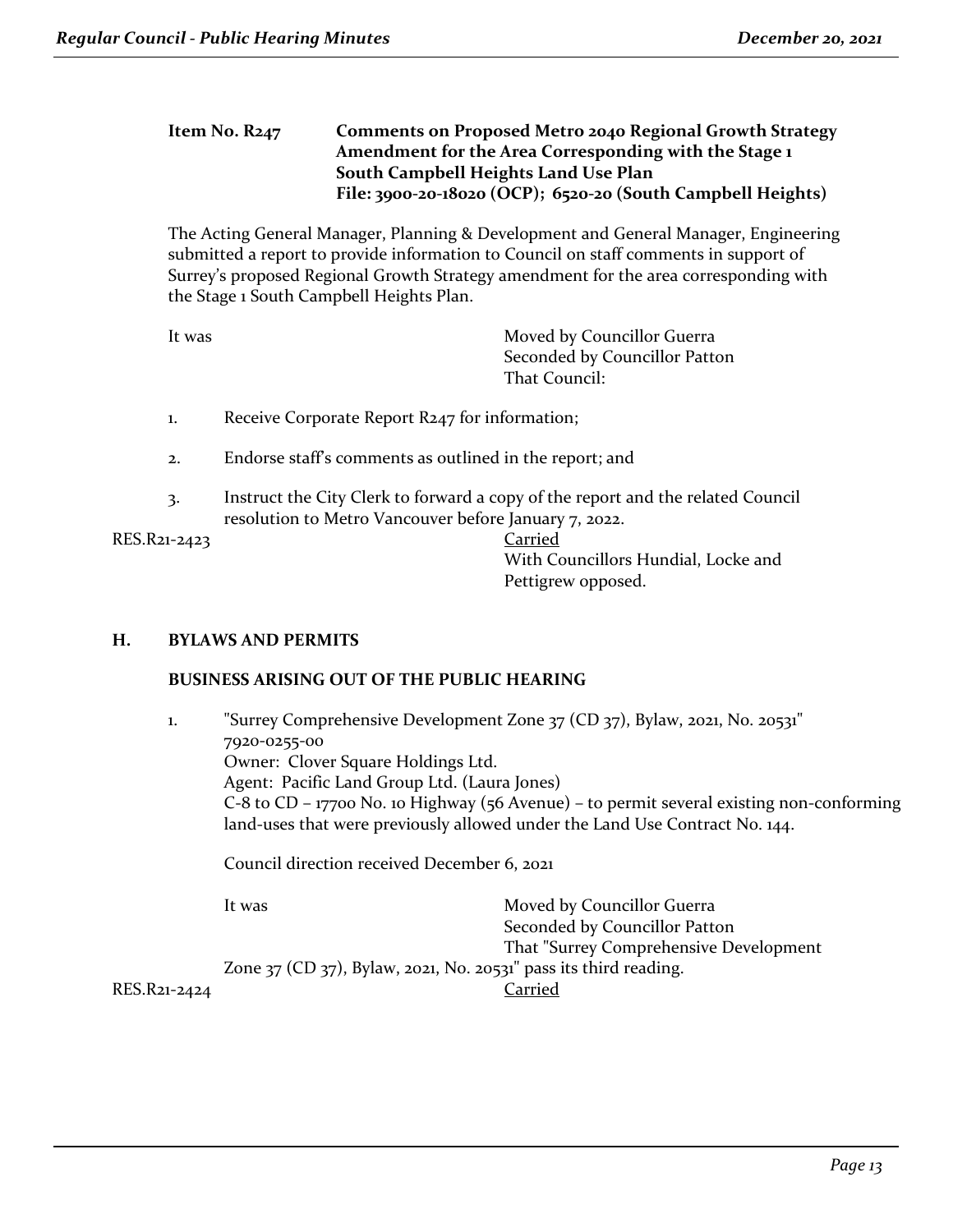| 2.             | 7921-0184-00<br>Owner: B. Sask                                                                                                                                                                                                             | "Surrey Zoning Bylaw, 1993, No. 12000, Amendment Bylaw, 2021, No. 20529"                                   |  |
|----------------|--------------------------------------------------------------------------------------------------------------------------------------------------------------------------------------------------------------------------------------------|------------------------------------------------------------------------------------------------------------|--|
|                | Agent: Coastland Engineering & Surveying Ltd. (Mike Helle)<br>RA to $RF - 7895 - 156$ Street – to allow subdivision into five single-family<br>residential lots.                                                                           |                                                                                                            |  |
|                | Council direction received December 6, 2021                                                                                                                                                                                                |                                                                                                            |  |
|                | It was                                                                                                                                                                                                                                     | Moved by Councillor Guerra<br>Seconded by Councillor Patton<br>That "Surrey Zoning Bylaw, 1993, No. 12000, |  |
| RES.R21-2425   | Amendment Bylaw, 2021, No. 20529" pass its third reading.                                                                                                                                                                                  | <b>Carried</b>                                                                                             |  |
|                | Development Variance Permit No. 7921-0184-00<br>7895 - 156 Street - to reduce the minimum rear yard setback of the principal<br>building from a natural gas transmission right-of-way from 7.5 metres to 3.0 metres<br>for proposed Lot 1. |                                                                                                            |  |
|                | It was                                                                                                                                                                                                                                     | Moved by Councillor Guerra<br>Seconded by Councillor Patton<br>That Council support Development Variance   |  |
| RES.R21-2426   | of the associated rezoning bylaw.                                                                                                                                                                                                          | Permit No. 7921-0184-00 and consider issuance of the Permit upon final adoption<br><b>Carried</b>          |  |
|                |                                                                                                                                                                                                                                            |                                                                                                            |  |
| $\overline{3}$ | 7919-0096-00                                                                                                                                                                                                                               | "Surrey Comprehensive Development Zone 36 (CD 36), Bylaw, 2021, No. 20528"                                 |  |
|                | Owners: T. Tang, Steed Development Inc. dba Manse Central Development Inc.,<br>Cheer Real Estate Development Corp. dba Manse Gateway Development Inc.<br>Agent: Martin Liew Architecture Inc. (Martin Liew)                                |                                                                                                            |  |
|                | RF to CD - 13264 Old Yale Road; 10080 and 10090 - 132A Street; 10085 and<br>10095 - 133 Street, Portions of Road Allowance - to permit the development of a<br>6-storey residential apartment building.                                    |                                                                                                            |  |
|                | Council direction received December 6, 2021                                                                                                                                                                                                |                                                                                                            |  |
|                | It was                                                                                                                                                                                                                                     | Moved by Councillor Guerra<br>Seconded by Councillor Patton<br>That "Surrey Comprehensive Development      |  |
| RES.R21-2427   | Zone 36 (CD 36), Bylaw, 2021, No. 20528" pass its third reading.                                                                                                                                                                           | <u>Carried</u>                                                                                             |  |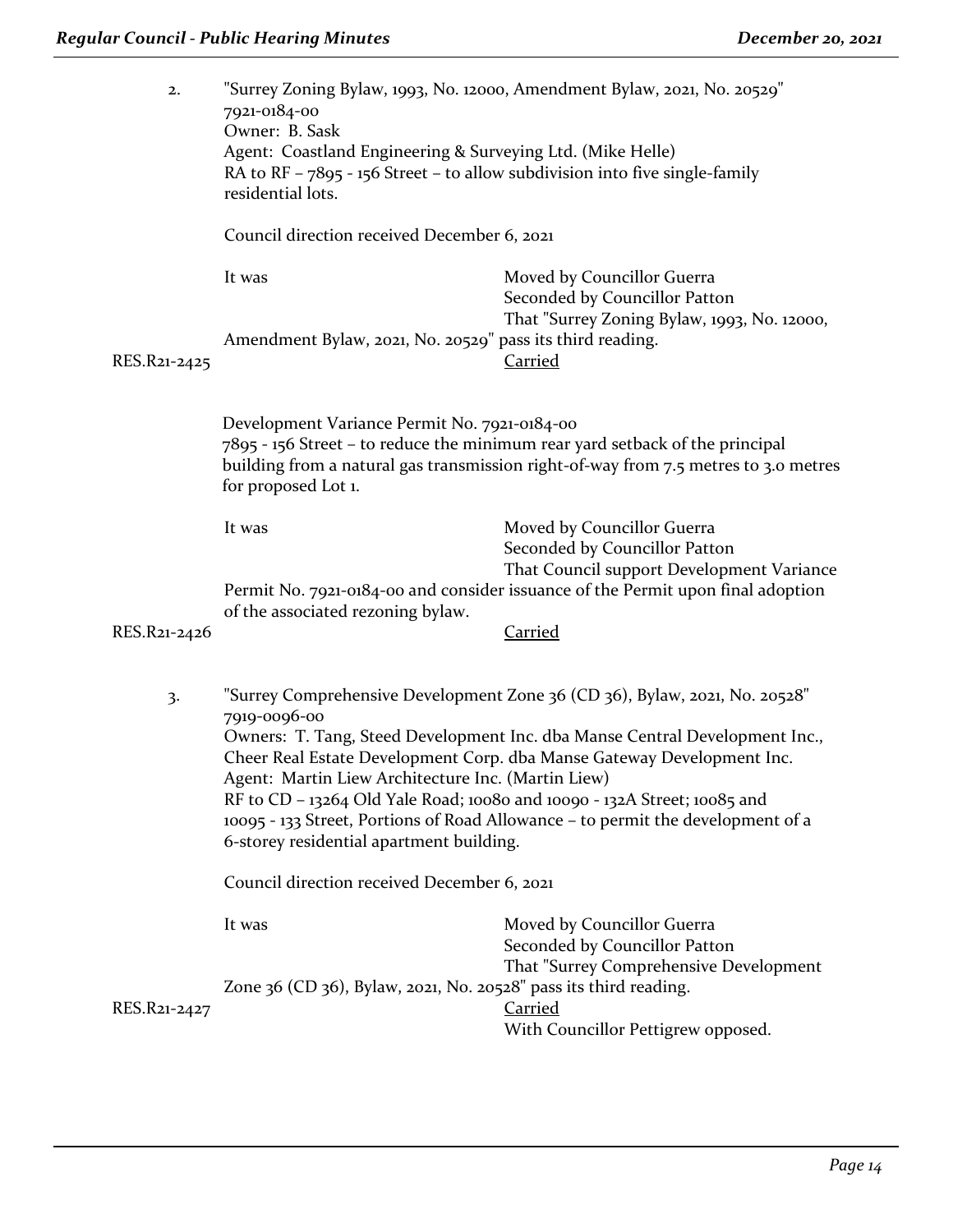| 4.           | 7919-0234-00<br>West Village Parcel 8 Holdings Ltd.<br>Agent: Weststone Group (Kim MaustGreg Santa)<br>building in City Centre.                                                                    | "Surrey Comprehensive Development Zone 35 (CD 35), Bylaw, 2021, No. 20534"<br>Owners: West Village Parcel 6 Holdings Ltd., West Village Parcel 7 Holdings Ltd.,<br>RF to CD - 13328 and 13358 - 104 Avenue; 10335, 10345, 10353, 10363, 10373 and<br>10383 - 133A Street - to permit the development of a 43-storey residential apartment |  |
|--------------|----------------------------------------------------------------------------------------------------------------------------------------------------------------------------------------------------|-------------------------------------------------------------------------------------------------------------------------------------------------------------------------------------------------------------------------------------------------------------------------------------------------------------------------------------------|--|
|              | Council direction received December 6, 2021                                                                                                                                                        |                                                                                                                                                                                                                                                                                                                                           |  |
|              | It was                                                                                                                                                                                             | Moved by Councillor Guerra<br>Seconded by Councillor Patton                                                                                                                                                                                                                                                                               |  |
| RES.R21-2428 | Zone 35 (CD 35), Bylaw, 2021, No. 20534" pass its third reading.                                                                                                                                   | That "Surrey Comprehensive Development<br><b>Carried</b>                                                                                                                                                                                                                                                                                  |  |
| 5.           | 7919-0011-00<br>Owners: P. Kaur, Bt144 Holdings Ltd.<br>Agent: Barnett Dembek Architects Inc. (Trevor Dickson)<br>units and an extension to Woodward Hill Park.                                    | "Surrey Zoning Bylaw, 1993, No. 12000, Amendment Bylaw, 2021, No. 20532"<br>RA to RM-30 - 6113 and 6133 - 144 Street - to permit the development of 56 townhouse                                                                                                                                                                          |  |
|              | Council direction received December 6, 2021                                                                                                                                                        |                                                                                                                                                                                                                                                                                                                                           |  |
| RES.R21-2429 | It was<br>Amendment Bylaw, 2021, No. 20532" pass its third reading.                                                                                                                                | Moved by Councillor Guerra<br>Seconded by Councillor Patton<br>That "Surrey Zoning Bylaw, 1993, No. 12000,<br>Carried                                                                                                                                                                                                                     |  |
|              | Development Variance Permit No. 7919-0011-00<br>6113 and 6133 - 144 Street - to reduce the minimum rear yard setback from<br>setback from 6.0 metres to 3.0 metres to the principal building face. | 6.0 metres to 4.5 metres to the principal building face, and the minimum side yard                                                                                                                                                                                                                                                        |  |
|              | It was                                                                                                                                                                                             | Moved by Councillor Guerra<br>Seconded by Councillor Patton<br>That Council support Development Variance                                                                                                                                                                                                                                  |  |
| RES.R21-2430 | of the associated rezoning bylaw.                                                                                                                                                                  | Permit No. 7919-0011-00 and consider issuance of the Permit upon final adoption<br><b>Carried</b>                                                                                                                                                                                                                                         |  |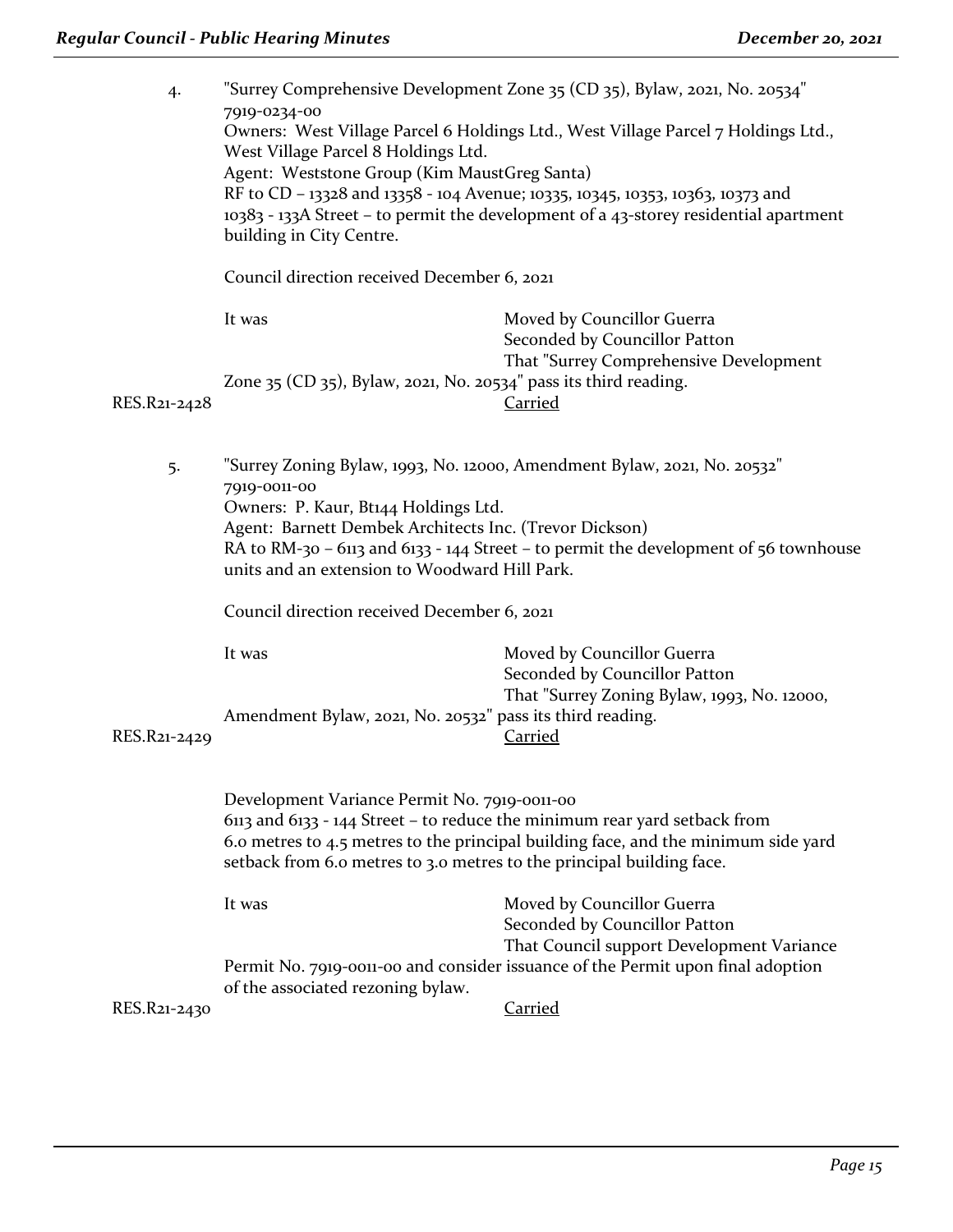6. "Surrey Zoning Bylaw, 1993, No. 12000, Amendment Bylaw, 2021, No. 20533" 7921-0131-00 Owners: K. Patel, A. Uppal, B. Uppal, S. Uppal Agent: Arcotech Development Inc. (Daoud Nouri) RM-D to RF – 7140 - 141A Street (7138 – 141A Street) – to permit the construction of one single family dwelling. Council direction received December 6, 2021

| lt was                                                    | Moved by Councillor Guerra                  |
|-----------------------------------------------------------|---------------------------------------------|
|                                                           | Seconded by Councillor Patton               |
|                                                           | That "Surrey Zoning Bylaw, 1993, No. 12000, |
| Amendment Bylaw, 2021, No. 20533" pass its third reading. |                                             |
|                                                           | Carried                                     |
|                                                           | With Councillor Pettigrew opposed.          |

RES.R21-2431

# **PERMITS - APPROVAL**

7. Development Variance Permit No. 7917-0523-01 822 and 823 – 164 Street Owner: G. Kemp, G. Kemp, K. Ghuman, N. Ghumen Agent: K. Ghuman The applicant is requesting a variance to reduce the minimum lot depth of the Single Family Residential Zone from 28 metres to 24.2 metres for proposed Lots 1 and 2 and to reduce the minimum front yard setback from 7.5 metres to 6.7 metres for 50% of the building width for proposed Lot 1 in order to subdivide the subject site into four single family lots.

Three pieces of correspondence expressing concerns had been received prior to the printing of this agenda.

| It was                                        | Moved by Councillor Guerra             |
|-----------------------------------------------|----------------------------------------|
|                                               | Seconded by Councillor Patton          |
|                                               | That Council authorize the issuance of |
| Development Variance Permit No. 7917-0523-01. |                                        |
|                                               | Carried                                |
|                                               |                                        |

RES.R21-2432

8. Development Variance Permit No. 7919-0293-00 4842 – 192 Street Owner: J. Gill, P. Gill, S Gill Agent: 1146736 B.C. Ltd. (Survir Singh Dhaliwal) The applicant is requesting a variance to reduce the minimum rear (north) yard setback of the General Agriculture Zone from 12 metres to 2.5 metres to the principle building face of an accessory structure in order to permit the construction of a single-family dwelling.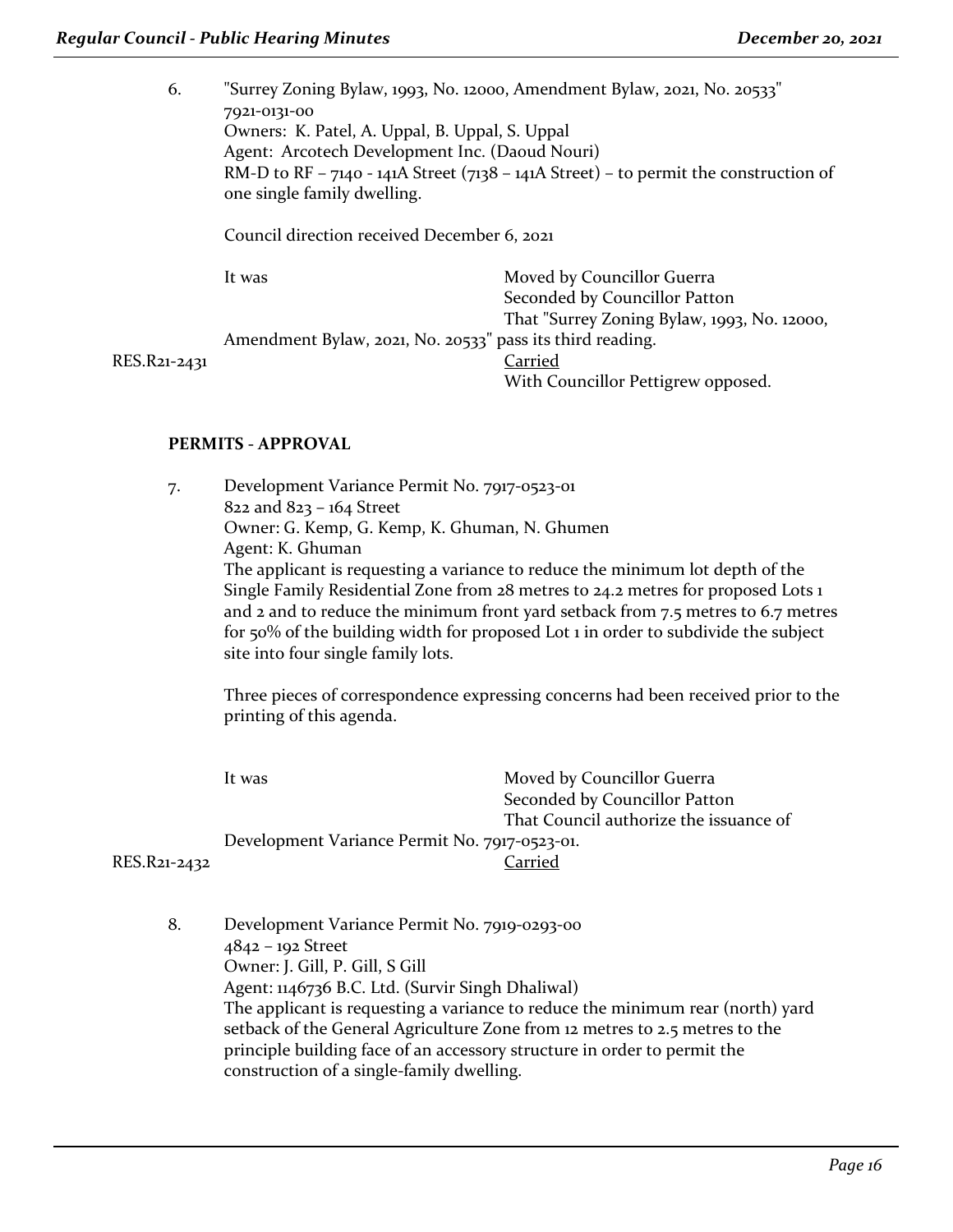One piece of correspondence expressing concerns had been received prior to the printing of this agenda.

It was Moved by Councillor Guerra Seconded by Councillor Patton That Council authorize the issuance of Development Variance Permit No. 7919-0293-00. RES.R21-2433 Carried

#### **PERMITS - SUPPORT**

- 9. Development Variance Permit No. 7916-0194-01 8951 – 156 Street Owner: 18 Holdings Ltd. Agent: Westridge Engineering & Consulting Ltd. (Dharam (Dave) Kajal) The applicant is requesting for the following variances to the Single Family Residential Zone:
	- (a) To reduce the minimum lot depth from 28 metres to 27 metres for proposed Lot 1, and to 24 metres for proposed Lot 2;
	- (b) To reduce the minimum front yard setback on the remaining 50% of the principal building width on the south side from 7.5 metres to 3.7 metres for proposed Lot 2;
	- (c) To reduce the minimum rear yard setback to the principal building face from 7.5 metres to 4.5 metres for proposed Lot 2;
	- (d) To reduce the minimum rear yard setback to the deck from 7.5 metres to 3 metres for proposed Lot 2; and
	- (e) To increase the north side yard on flanking street setback for the garage only from 3.6 metres to 4.96 metres for proposed Lot 2. These variances will allow the applicant to subdivide the lot into two single family dwellings.

One piece of correspondence expressing concerns and one piece of correspondence expressing opposition had been received prior to the printing of this agenda.

It was **Moved by Councillor Guerra** Seconded by Councillor Patton That Council support Development Variance Permit No. 7916-0194-01 and consider issuance of the Permit once all outstanding conditions have been met.

RES.R21-2434 Carried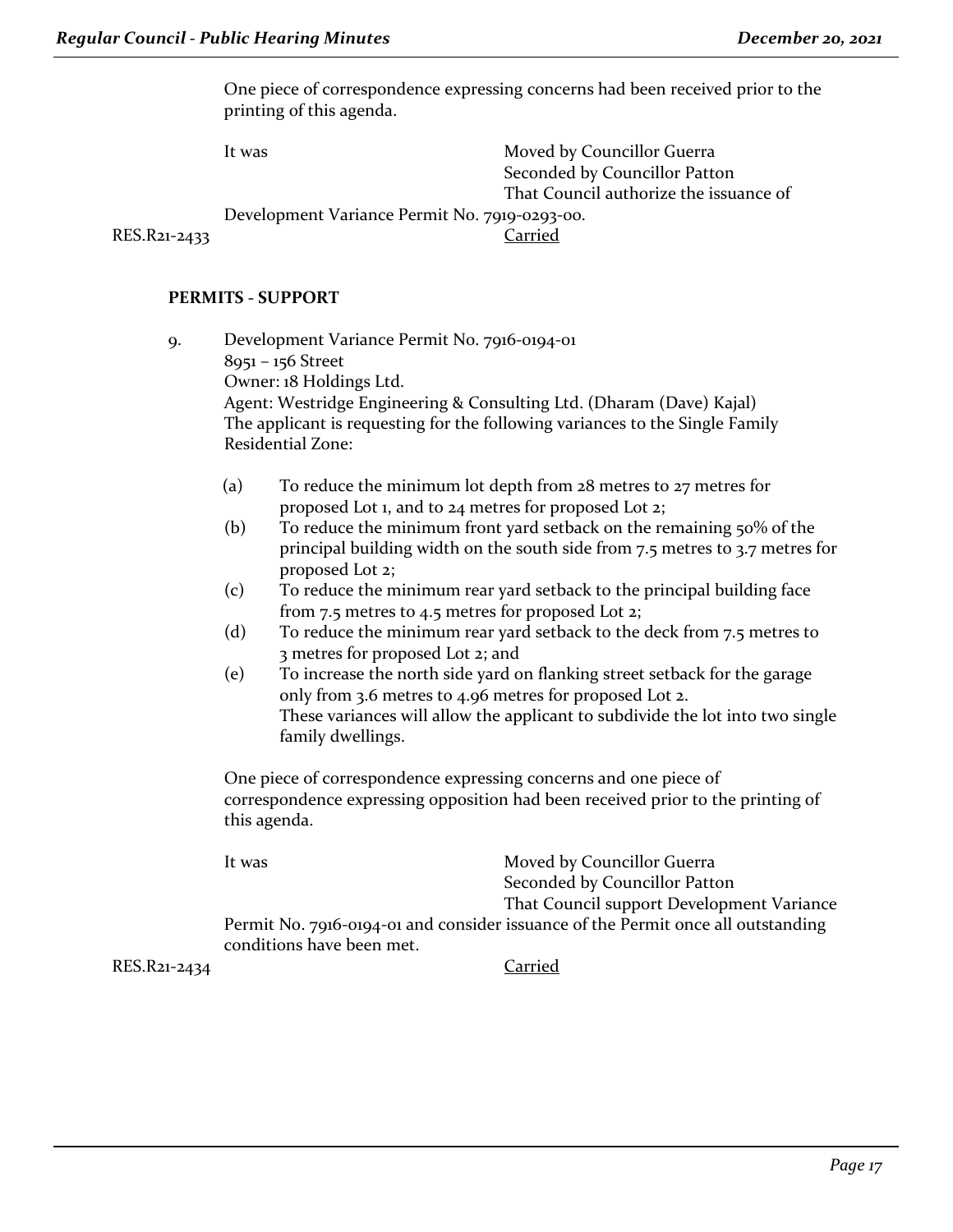10. Development Variance Permit No. 7921-0103-00 7371 and 7435 - 176 Street; 17540 Fraser Highway Owner: Angus Properties Ltd. Agent: RBI Group (Victor Jeon) The applicant is requesting a variance to reduce the minimum lot width of the General Agricultural Zone from not less than one – tenth of the total lot perimeter to 91.8 metres for proposed Lot 2 and to reduce the minimum lot width from not less than one - tenth of the total lot perimeter to 86.3 metres for proposed Lot 3 in order to permit a lot line adjustment to reconfigure three lots within the Agricultural Land Reserve. No concerns had been expressed by abutting property owners prior to the printing of this agenda. It was **Moved by Councillor Guerra** Seconded by Councillor Patton That Council support Development Variance Permit No. 7921-0103-00 and consider issuance of the Permit once all outstanding conditions have been met. RES.R21-2435 Carried With Councillor Pettigrew opposed. 11. Temporary Use Permit No. 7921-0168-00 7093 King George Boulevard Owner: Newton Square Properties (2016) Ltd. Agent: Pacific Land Resource Group Inc. (Oleg Verbenkov) The applicant is seeking approval to permit the operations of an automotive sales business on a portion of the site to include vehicle storage, display, car wash and other ancillary uses related to the automotive sales business, for a period not to exceed three years. One piece of correspondence expressing opposition had been received prior to the printing of this agenda. It was Moved by Councillor Guerra Seconded by Councillor Patton That Council support Temporary Use Permit

RES.R21-2436 Carried

conditions have been met.

No. 7921-0168-00 and consider issuance of the Permit once all outstanding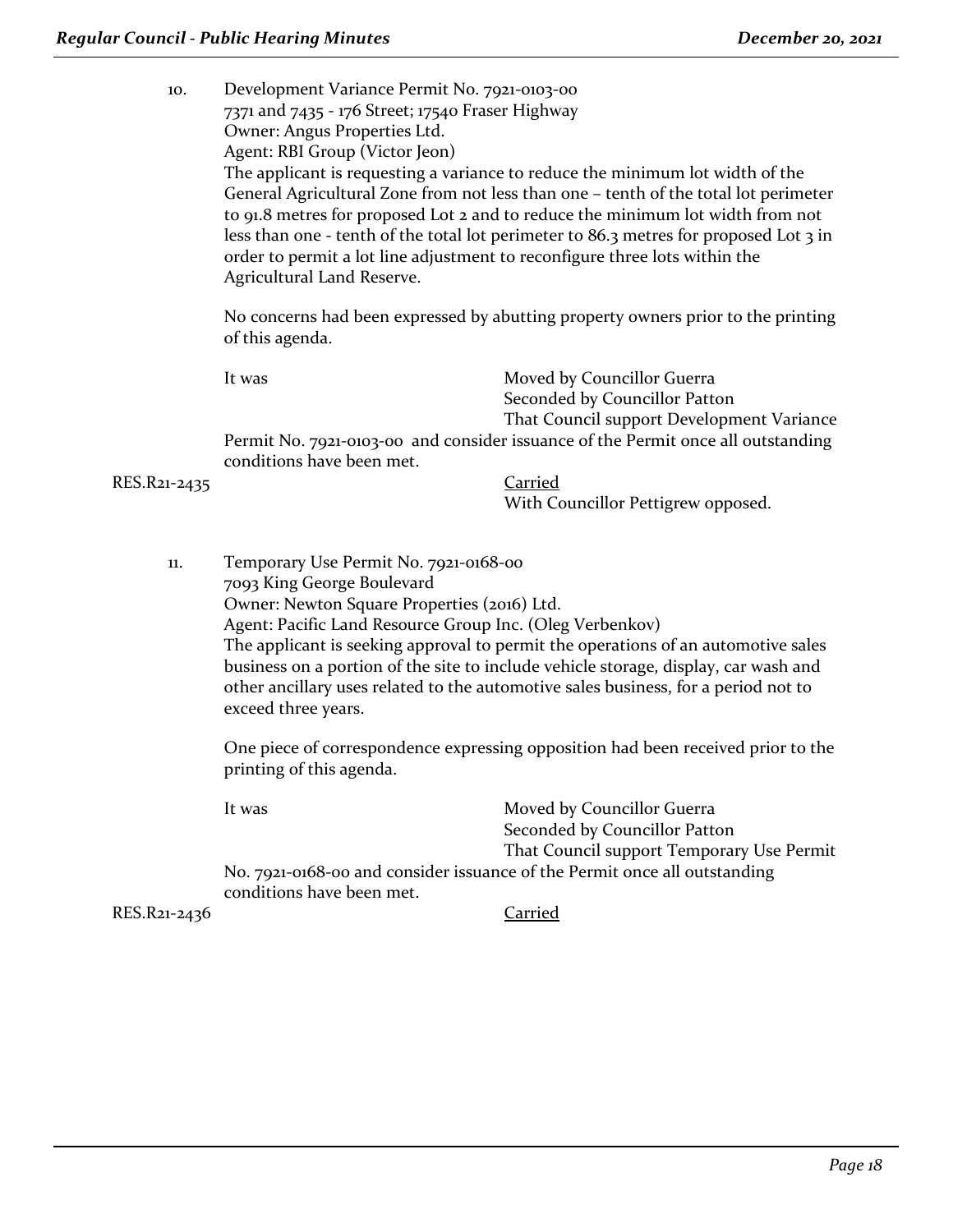# **FINAL ADOPTIONS**

| 12.          | Authorization Bylaw, 2021, No. 20525"<br>3900-20-20525 - Council Initiative<br>Corporate Report Item No. 2021-Ro26                                 | "The It's Up to You Recovery House Society Housing Agreement No. 1,<br>A housing agreement bylaw to comply with the Business Bylaw requirement that<br>supportive recovery homes enter into a housing agreement with the City to ensure<br>a high quality of care is being provided to residents.<br>Council direction received February 28, 2021 |  |
|--------------|----------------------------------------------------------------------------------------------------------------------------------------------------|---------------------------------------------------------------------------------------------------------------------------------------------------------------------------------------------------------------------------------------------------------------------------------------------------------------------------------------------------|--|
|              | It was                                                                                                                                             | Moved by Councillor Guerra<br>Seconded by Councillor Patton<br>That "The It's Up to You Recovery House                                                                                                                                                                                                                                            |  |
|              |                                                                                                                                                    | Society Housing Agreement No. 1, Authorization Bylaw, 2021, No. 20525" be finally                                                                                                                                                                                                                                                                 |  |
| RES.R21-2437 | adopted.                                                                                                                                           | <b>Carried</b>                                                                                                                                                                                                                                                                                                                                    |  |
| 13.          | "The It's Up to You Recovery House Society Housing Agreement No. 2,<br>Authorization Bylaw, 2021, No. 20526"<br>3900-20-20526 - Council Initiative | A housing agreement bylaw to comply with the Business Bylaw requirement that                                                                                                                                                                                                                                                                      |  |
|              | supportive recovery homes enter into a housing agreement with the City to ensure<br>a high quality of care is being provided to residents          |                                                                                                                                                                                                                                                                                                                                                   |  |
|              | Council direction received February 28, 2021<br>Corporate Report Item No. 2021-Ro26                                                                |                                                                                                                                                                                                                                                                                                                                                   |  |
|              | It was                                                                                                                                             | Moved by Councillor Guerra<br>Seconded by Councillor Patton<br>That "The It's Up to You Recovery House                                                                                                                                                                                                                                            |  |
|              | adopted.                                                                                                                                           | Society Housing Agreement No. 2, Authorization Bylaw, 2021, No. 20526" be finally                                                                                                                                                                                                                                                                 |  |

RES.R21-2438 Carried

14. "The It's Up to You Recovery House Society Housing Agreement No. 3, Authorization Bylaw, 2021, No. 20527" 3900-20-20527 – Council Initiative A housing agreement bylaw to comply with the Business Bylaw requirement that supportive recovery homes enter into a housing agreement with the City to ensure a high quality of care is being provided to residents.

Council direction received February 28, 2021 Corporate Report Item No. 2021-R026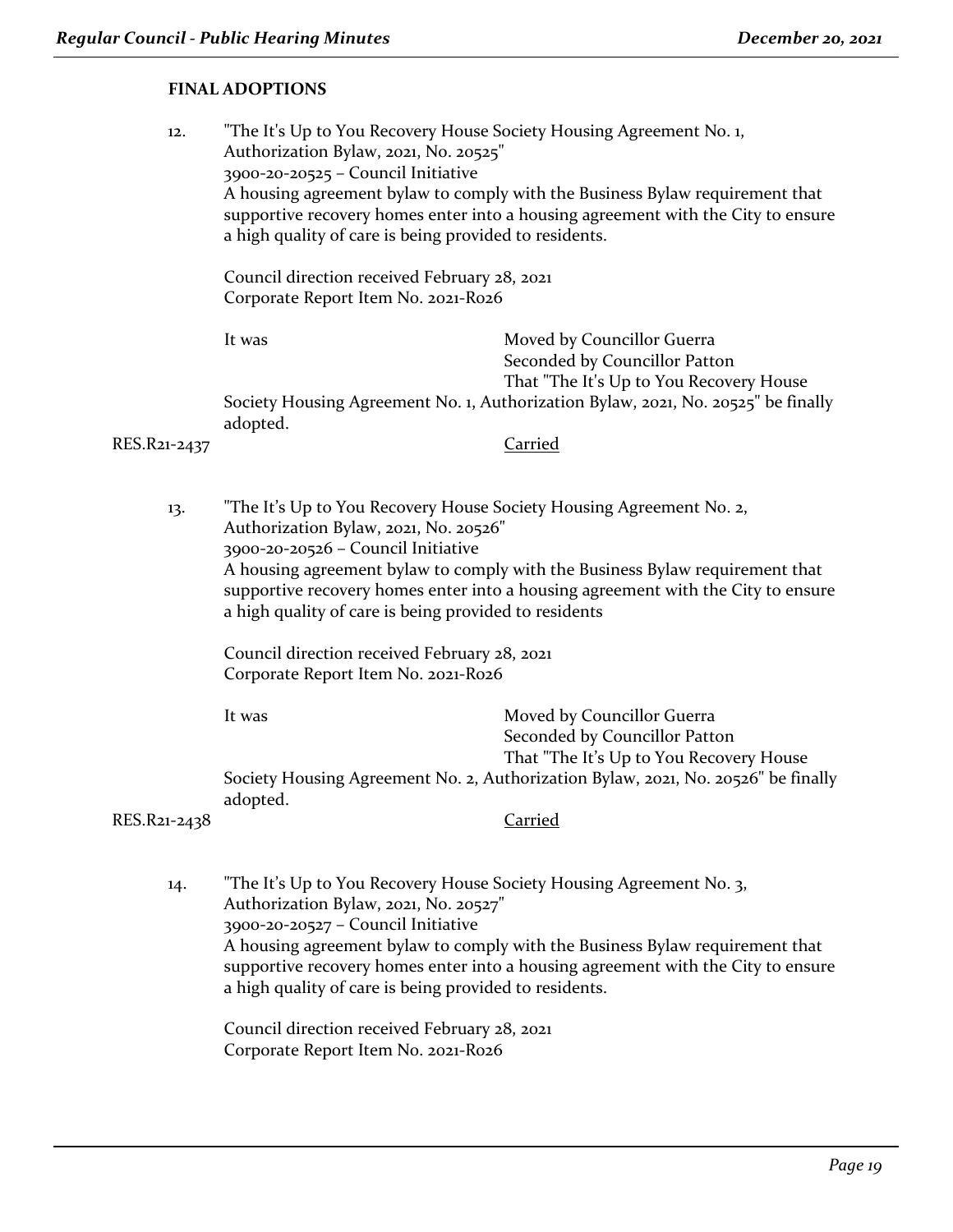| RES.R21-2439 | It was<br>adopted.                                                                                                                                                                                                                                                                                           | Moved by Councillor Guerra<br>Seconded by Councillor Patton<br>That "The It's Up to You Recovery House<br>Society Housing Agreement No. 3, Authorization Bylaw, 2021, No. 20527" be finally<br>Carried                                   |
|--------------|--------------------------------------------------------------------------------------------------------------------------------------------------------------------------------------------------------------------------------------------------------------------------------------------------------------|------------------------------------------------------------------------------------------------------------------------------------------------------------------------------------------------------------------------------------------|
|              |                                                                                                                                                                                                                                                                                                              |                                                                                                                                                                                                                                          |
| 15.          | Adjacent to 13048 - 13 Avenue, Bylaw, 2021, No. 20444"<br>3900-20-20444 - Council Initiative<br>road allowance to facilitate consolidation with the adjacent lands under<br>Development Application No. 7918-0373-00. In accordance with the<br>the road will be considered by City Council at a later date. | "Surrey Close and Remove the Dedication of Highway of a Portion of Road<br>A bylaw to remove the dedication of a 148.8 square metre portion of unopened<br>Community Charter, SBC 2003, c.26, as amended, approval of the disposition of |
|              | Council direction received September 13, 2021                                                                                                                                                                                                                                                                |                                                                                                                                                                                                                                          |
|              | Corporate Report Item No. 2021-R172                                                                                                                                                                                                                                                                          |                                                                                                                                                                                                                                          |
|              | 13048 - 13 Avenue, Bylaw, 2021, No. 20444".                                                                                                                                                                                                                                                                  | The Mayor called for any persons wishing to make representations on "Surrey"<br>Close and Remove the Dedication of Highway of a Portion of Road Adjacent to                                                                              |
|              | There were no persons present to speak to the proposed By-law.                                                                                                                                                                                                                                               |                                                                                                                                                                                                                                          |
|              | It was<br>2021, No. 20444" be finally adopted.                                                                                                                                                                                                                                                               | Moved by Councillor Guerra<br>Seconded by Councillor Patton<br>That "Surrey Close and Remove the<br>Dedication of Highway of a Portion of Road Adjacent to 13048 - 13 Avenue, Bylaw,                                                     |
| RES.R21-2440 |                                                                                                                                                                                                                                                                                                              | <b>Carried</b>                                                                                                                                                                                                                           |
|              |                                                                                                                                                                                                                                                                                                              | With Councillor Pettigrew opposed.                                                                                                                                                                                                       |
| 16.          | 7917-0315-00<br>Owner: Gramercy Grandview Developments Ltd<br>Agent: Barnett Dembek Architects Inc. (Maciej Dembek)<br>and $16487 - 23$ Avenue - to permit the development of 194 townhouses.                                                                                                                | "Surrey Zoning Bylaw, 1993, No. 12000, Amendment Bylaw, 2020, No. 20259"<br>RA to RM-30 - 16498, 16508, 16528, 16538, 16550, 16560, 16578, 16596 - 24 Avenue;                                                                            |
|              | Note: Change of Owner                                                                                                                                                                                                                                                                                        |                                                                                                                                                                                                                                          |

Earlier in the meeting, Council approved the recommendations of Corporate Report Item No.R245. Bylaw No. 20259 is therefore in order for consideration.

Council direction received December 21, 2020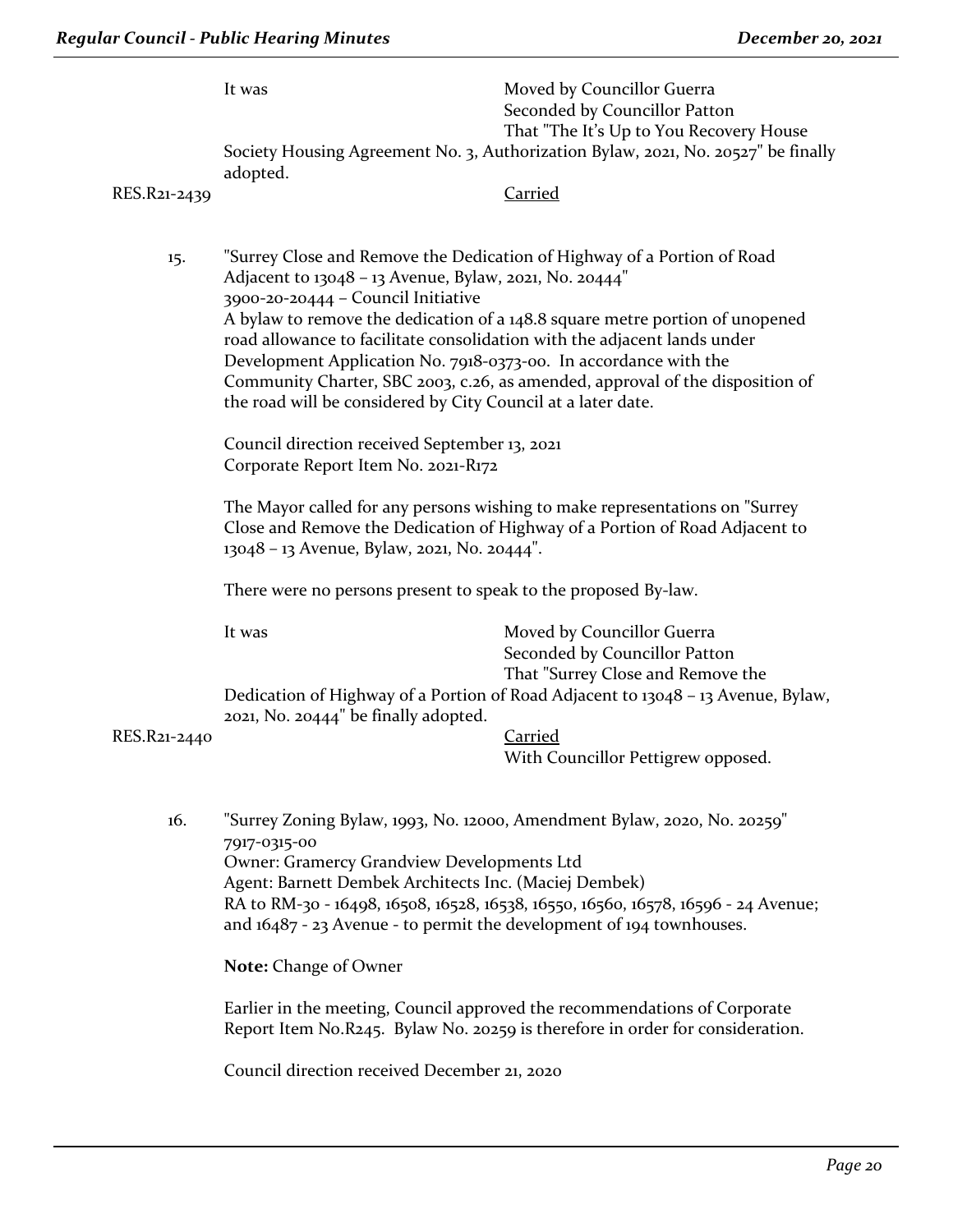|              | It was                                                                                                                                                                                                                                                                                                                  | Moved by Councillor Guerra<br>Seconded by Councillor Patton<br>That Council amend the Sunnyside Heights    |  |
|--------------|-------------------------------------------------------------------------------------------------------------------------------------------------------------------------------------------------------------------------------------------------------------------------------------------------------------------------|------------------------------------------------------------------------------------------------------------|--|
|              | land use designation.                                                                                                                                                                                                                                                                                                   | Neighborhood Concept Plan to introduce "Cluster Residential 15-20 upa" as a new                            |  |
| RES.R21-2441 |                                                                                                                                                                                                                                                                                                                         | <b>Carried</b><br>With Councillors Locke and Pettigrew opposed.                                            |  |
|              | It was                                                                                                                                                                                                                                                                                                                  | Moved by Councillor Guerra<br>Seconded by Councillor Patton<br>That That Council amend the Sunnyside       |  |
| RES.R21-2442 | Heights Neighborhood Concept Plan to redesignate the subject site from Cluster<br>Residential 10-15 upa, Linkages, Proposed Flex Road 15m and Drainage Corridor 5m<br>to Cluster Residential 15 25 upa, Linkages, and for changes to the road network and<br>realignment of the Drainage Corridor 5m.<br><b>Carried</b> |                                                                                                            |  |
|              |                                                                                                                                                                                                                                                                                                                         | With Councillors Locke and Pettigrew opposed.                                                              |  |
|              | It was                                                                                                                                                                                                                                                                                                                  | Moved by Councillor Guerra<br>Seconded by Councillor Patton<br>That "Surrey Zoning Bylaw, 1993, No. 12000, |  |
| RES.R21-2443 | Amendment Bylaw, 2020, No. 20259" be finally adopted.                                                                                                                                                                                                                                                                   | Carried<br>With Councillors Locke and Pettigrew opposed.                                                   |  |
|              | Development Variance Permit No. 7917-0315-00<br>16498, 16508, 16528, 16538, 16550, 16560, 16578, 16596 - 24 Avenue; and<br>$16487 - 23$ Avenue - to reduce the minimum west setback from 4.5 metres to<br>4.0 metres and south setback to 3.9 metres to the principal building face.                                    |                                                                                                            |  |
|              | Council supported January 11, 2021                                                                                                                                                                                                                                                                                      |                                                                                                            |  |
|              | It was                                                                                                                                                                                                                                                                                                                  | Moved by Councillor Guerra<br>Seconded by Councillor Patton<br>That Council authorize the issuance of      |  |
| RES.R21-2444 | Development Variance Permit No. 7917-0315-00.                                                                                                                                                                                                                                                                           | Carried<br>With Councillors Locke and Pettigrew opposed.                                                   |  |
|              | Development Permit No. 7917-0315-00<br>16498, 16508, 16528, 16538, 16550, 16560, 16578, 16596 - 24 Avenue; and<br>16487 - 23 Avenue - to issue a Development Permit for Form and Character.                                                                                                                             |                                                                                                            |  |

Council authorized to draft December 21, 2020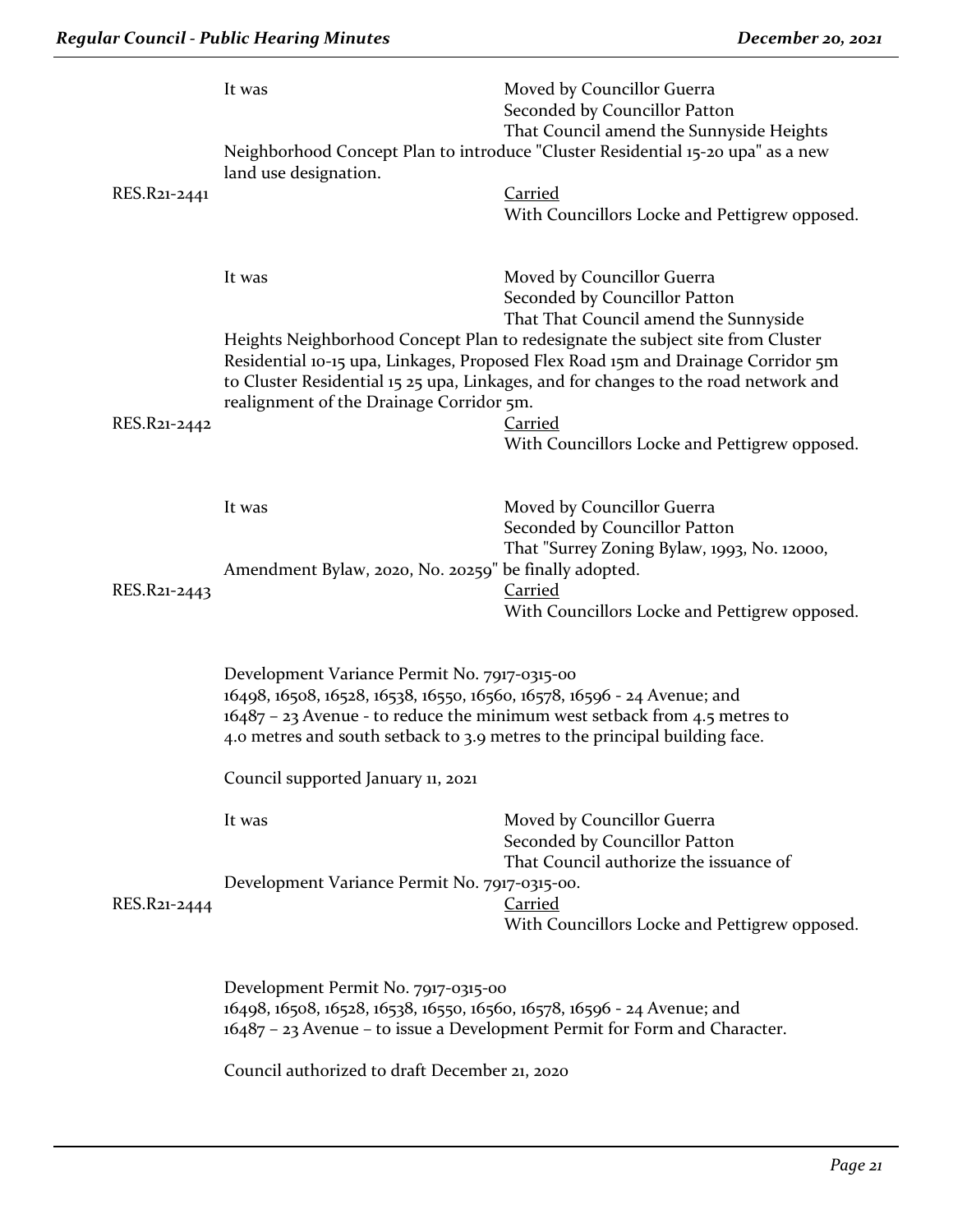| RES.R21-2445 | It was<br>Development Permit No. 7917-0315-00.                                                                                                                                                                                                                                                                                                                                                                                                                                                                          | Moved by Councillor Guerra<br>Seconded by Councillor Patton<br>That Council authorize the issuance of<br><b>Carried</b>      |  |
|--------------|-------------------------------------------------------------------------------------------------------------------------------------------------------------------------------------------------------------------------------------------------------------------------------------------------------------------------------------------------------------------------------------------------------------------------------------------------------------------------------------------------------------------------|------------------------------------------------------------------------------------------------------------------------------|--|
|              |                                                                                                                                                                                                                                                                                                                                                                                                                                                                                                                         | With Councillors Locke and Pettigrew opposed.                                                                                |  |
|              | <b>INTRODUCTIONS</b>                                                                                                                                                                                                                                                                                                                                                                                                                                                                                                    |                                                                                                                              |  |
| 17.          | "Surrey Zoning Bylaw, 1993, No. 12000, Text Amendment Bylaw, 2021, No. 20551"<br>3900-20-20551 - Regulatory Text Amendment<br>This bylaw restores previous zoning regulations unintentionally modified in single<br>family residential zones during the Phase I Zoning Bylaw Major Update Project<br>and corrects some inadvertent section numbering errors.<br>Earlier in the meeting, Council approved the recommendations of Corporate<br>Report Item R245. Bylaw No. 20551 is therefore in order for consideration. |                                                                                                                              |  |
|              |                                                                                                                                                                                                                                                                                                                                                                                                                                                                                                                         |                                                                                                                              |  |
| RES.R21-2446 | It was<br>Text Amendment Bylaw, 2021, No. 20551" pass its first reading.                                                                                                                                                                                                                                                                                                                                                                                                                                                | Moved by Councillor Guerra<br>Seconded by Councillor Patton<br>That "Surrey Zoning Bylaw, 1993, No. 12000,<br><b>Carried</b> |  |
|              | The said Bylaw was then read for the second time.                                                                                                                                                                                                                                                                                                                                                                                                                                                                       |                                                                                                                              |  |
| RES.R21-2447 | It was                                                                                                                                                                                                                                                                                                                                                                                                                                                                                                                  | Moved by Councillor Guerra<br>Seconded by Councillor Patton                                                                  |  |
|              | Text Amendment Bylaw, 2021, No. 20551" pass its second reading.                                                                                                                                                                                                                                                                                                                                                                                                                                                         | That "Surrey Zoning Bylaw, 1993, No. 12000,<br>Carried                                                                       |  |
|              | It was then                                                                                                                                                                                                                                                                                                                                                                                                                                                                                                             | Moved by Councillor Guerra<br>Seconded by Councillor Patton<br>That the Public Hearing on "Surrey Zoning                     |  |
| RES.R21-2448 | Bylaw, 1993, No. 12000, Text Amendment Bylaw, 2021, No. 20551" be held at City<br>Hall on Monday, January 17, 2022, at 7:00 p.m.<br><b>Carried</b>                                                                                                                                                                                                                                                                                                                                                                      |                                                                                                                              |  |

# **I. CLERK'S REPORT**

This section has no items to consider.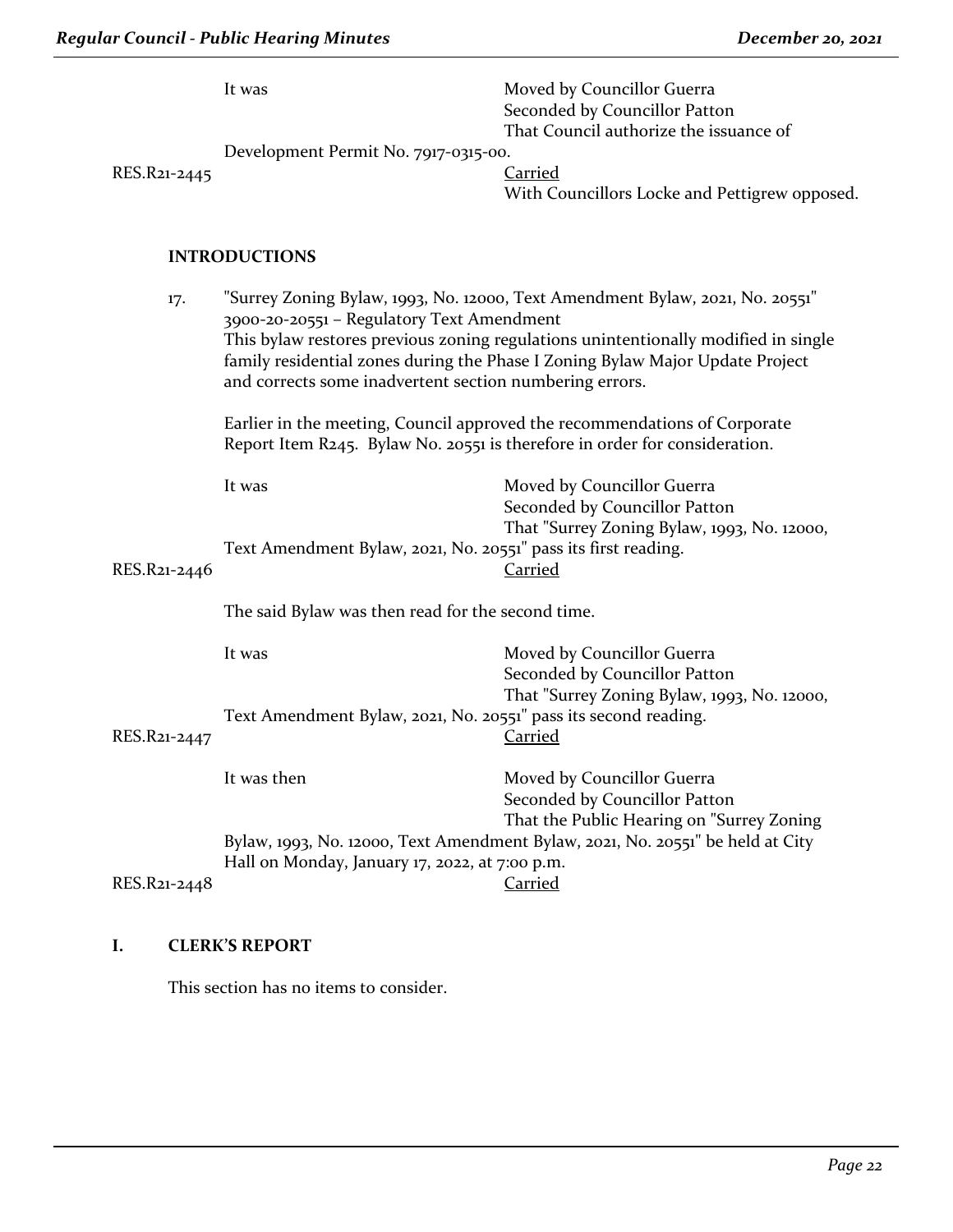# **J. NOTICE OF MOTION**

# **1. 2022 Budget Consultation Timeline**

File: 1700-01

At the December 20, 2021 Regular Council – Public Hearing meeting, Councillor Locke brought forward the following notice of motion requesting that it be considered this evening:

"That budget 2022 timeline be extended to provide for at least 10 clear business days to allow the public and business community adequate time for consultation and consideration."

Mayor McCallum advised that this issue is time sensitive and allowed it to be considered as a motion.

| It was                                                                       | Moved by Councillor Locke                |  |
|------------------------------------------------------------------------------|------------------------------------------|--|
|                                                                              | Seconded by Councillor Hundial           |  |
|                                                                              | That budget 2022 timeline be extended to |  |
| provide for at least 10 clear business days to allow the public and business |                                          |  |
| community adequate time for consultation and consideration.                  |                                          |  |
|                                                                              | Defeated                                 |  |
|                                                                              | With Mayor McCallum and Councillors      |  |

Elford, Guerra, Nagra and Patton opposed.

RES.R21-2449

# **K. OTHER BUSINESS**

**1. Attendance for Members of the Public Who Were Banned from Council Meetings** File: 0550-01

Whereas seven individuals (the "Individuals"), by way of Resolution R21-1628, were prohibited from physically attending City of Surrey Council and Committee meetings, until Council determined otherwise;

Whereas Council considers that the Individuals have substantially respected the Resolution R21-1628; and

Whereas Council wishes to permit the Individuals, in the future, to physically attend City of Surrey Council and Committee meetings, on the expectation that they will:

- (a) refrain from harassing Council members and City staff; and
- (b) comply with Section 52.1 of the Council Procedure Bylaw, which requires all comments to be relevant to the bylaw under consideration at a public hearing;

Therefore be it resolved: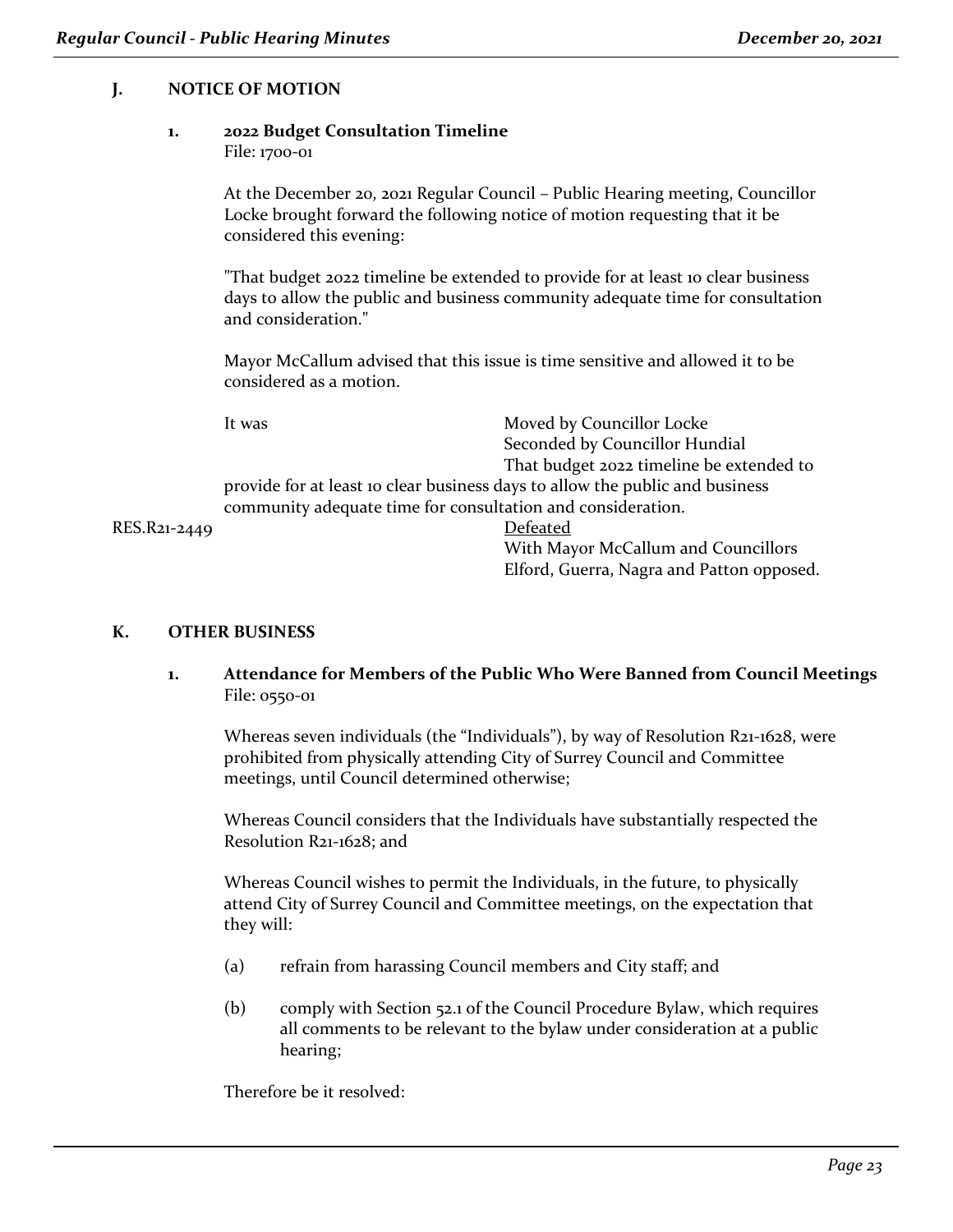It was Moved by Councillor Guerra Seconded by Councillor Patton That Resolution R21-1628 is hereby rescinded

and the following individuals be immediately permitted to physically attend Council and Committee meetings:

- Annie Kaps;
- Debi Johnstone;
- Colin Pronger;
- Ivan Scott;
- Merle Scott:
- Marilyn Smith; and
- Linda Ypenberg.

RES.R21-2450 Carried

#### **2. Weather Impact on Unhoused People** File: 5080-01

Councillor Locke expressed concerns regarding the capacity of Extreme Weather Response (EWR) shelters, specifically in Whalley and Newton, as a cold weather snap is expected. Councillor Locke requested that an additional EWR shelter be identified in Whalley and Newton and that the City open designated civic buildings to the public if additional locations cannot be found for use as a warming centre and EWR shelter.

In response to questions from Council, staff provided the following information:

- There is currently an EWR order in effect, which will be re-evaluated on December 21. There are currently EWR facilities open to the public. Staff can continue to seek additional shelter sites in Whalley and Newton.
- All civic recreation centres and libraries welcome any individual seeking a warm space during regular operating hours.
- The City's Pandemic Response Package includes a number of new programs to support vulnerable populations that will be operational in the new year. The programs include providing healthy food, refurbishment of the former Steve Cobon site for additional housing and the creation of a Fraser Health integrated health team. Staff will provide a report to Council on these programs at a future meeting.

#### **3. New Health Orders by Provincial Health Officer and Implication on Chambers** File: 7130-16

Councillor Locke suggested that Council adopt an electronic and in-person format for Council meetings, subject to directives from the Provincial Health Officer.